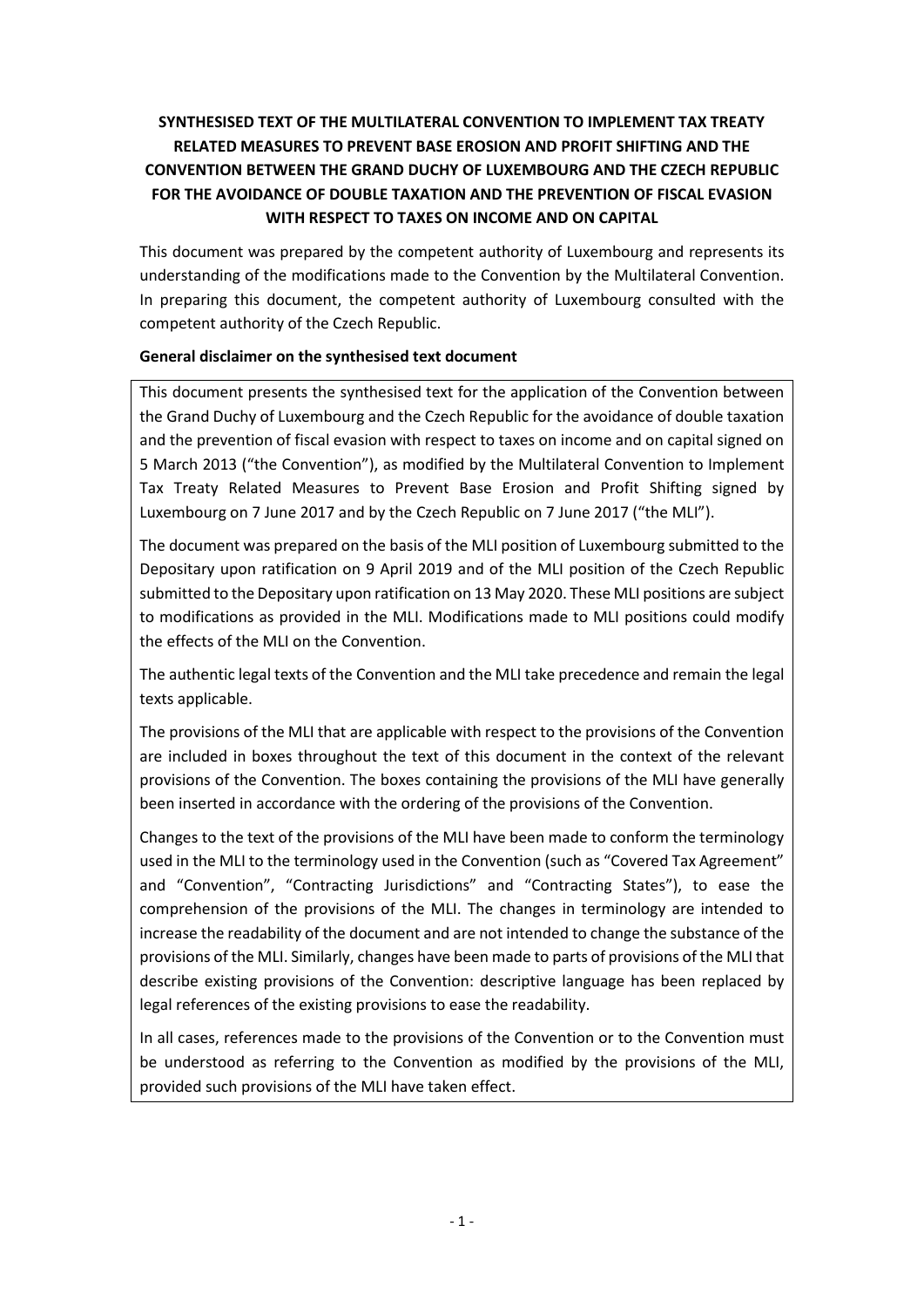## References

The authentic legal text of the Convention can be found at the following link:

[impotsdirects.public.lu](https://impotsdirects.public.lu/fr.html)

The text of the MLI and the MLI position of Luxembourg submitted to the Depositary upon ratification on 9 April 2019 and of the MLI position of the Czech Republic submitted to the Depositary upon ratification on 13 May 2020 can be found on the [MLI Depositary \(OECD\)](https://www.oecd.org/tax/treaties/multilateral-convention-to-implement-tax-treaty-related-measures-to-prevent-beps.htm)  [webpage.](https://www.oecd.org/tax/treaties/multilateral-convention-to-implement-tax-treaty-related-measures-to-prevent-beps.htm)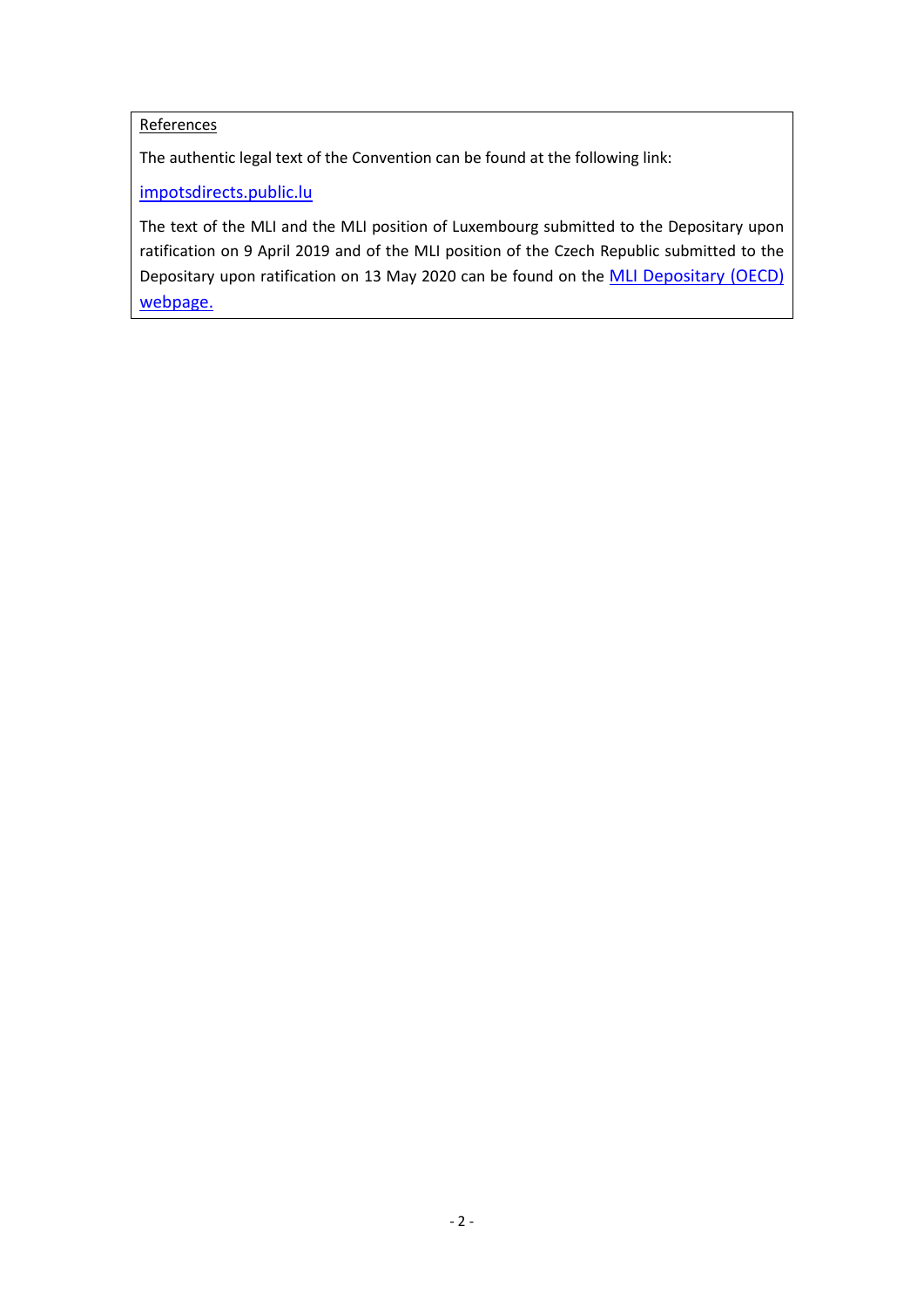### **Disclaimer on the entry into effect of the provisions of the MLI**

#### Entry into Effect of the MLI Provisions

The provisions of the MLI applicable to this Convention do not take effect on the same dates as the original provisions of the Convention. Each of the provisions of the MLI could take effect on different dates, depending on the types of taxes involved (taxes withheld at source or other taxes levied) and on the choices made by Luxembourg and the Czech Republic in their MLI positions.

Dates of the deposit of instruments of ratification, acceptance or approval: 9 April 2019 for Luxembourg and 13 May 2020 for the Czech Republic.

Entry into force of the MLI: 1 August 2019 for Luxembourg and 1 September 2020 for the Czech Republic.

Unless it is stated otherwise elsewhere in this document, the provisions of the MLI have effect with respect to the Convention:

In Luxembourg:

- with respect of taxes withheld at source on amounts paid or credited to non-residents, where the event giving rise to such taxes occurs on or after 1 January 2021;
- with respect to all other taxes, for taxes levied with respect to taxable periods beginning on or after 1 March 2021.

In the Czech Republic:

- with respect of taxes withheld at source on amounts paid or credited to non-residents, where the event giving rise to such taxes occurs on or after 1 January 2021;
- with respect to all other taxes, for taxes levied with respect to taxable periods beginning on or after 1 March 2021.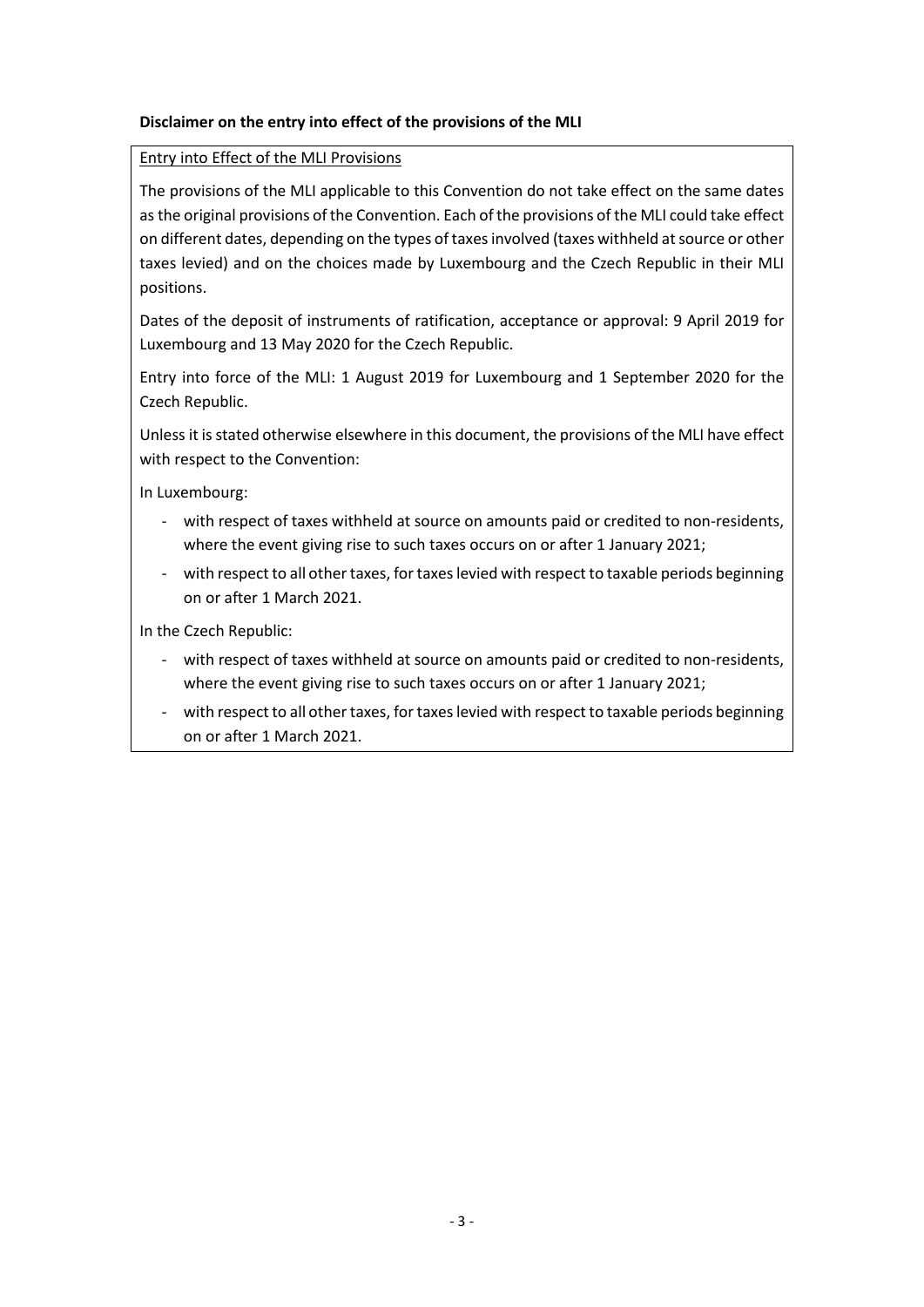#### **CONVENTION**

## **between the Grand Duchy of Luxembourg and the Czech Republic for the avoidance of double taxation and the prevention of fiscal evasion with respect to taxes on income and on capital**

The Grand Duchy of Luxembourg and the Czech Republic,

**[Replaced by paragraph 1 of Article 6 of the MLI]** [desiring to conclude a Convention for the avoidance of double taxation and the prevention of fiscal evasion with respect to taxes on income and on capital,]

*The following paragraph 1 of Article 6 of the MLI replaces the text referring to an intent to eliminate double taxation in the preamble of this Convention :*

ARTICLE 6 OF THE MLI – PURPOSE OF A COVERED TAX AGREEMENT

Intending to eliminate double taxation with respect to the taxes covered by [*this Convention*] without creating opportunities for non-taxation or reduced taxation through tax evasion or avoidance (including through treaty-shopping arrangements aimed at obtaining reliefs provided in [*the Convention*] for the indirect benefit of residents of third jurisdictions),

have agreed as follows:

### **Article 1**

#### **Persons covered**

This Convention shall apply to persons who are residents of one or both of the Contracting States.

### **Article 2**

#### **Taxes covered**

- 1. This Convention shall apply to taxes on income and on capital imposed on behalf of a Contracting State or of its political subdivisions or local authorities, irrespective of the manner in which they are levied.
- 2. There shall be regarded as taxes on income and on capital all taxes imposed on total income, on total capital, or on elements of income or of capital, including taxes on gains from the alienation of movable or immovable property, taxes on the total amounts of wages or salaries paid by enterprises, as well as taxes on capital appreciation.
- 3. The existing taxes to which the Convention shall apply are in particular:
	- a) in the Czech Republic:
		- (i) the tax on income of individuals;
		- (ii) the tax on income of legal persons; and
		- (iii) the tax on immovable property;
		- (hereinafter referred to as «Czech tax»);
	- b) in the Grand Duchy of Luxembourg: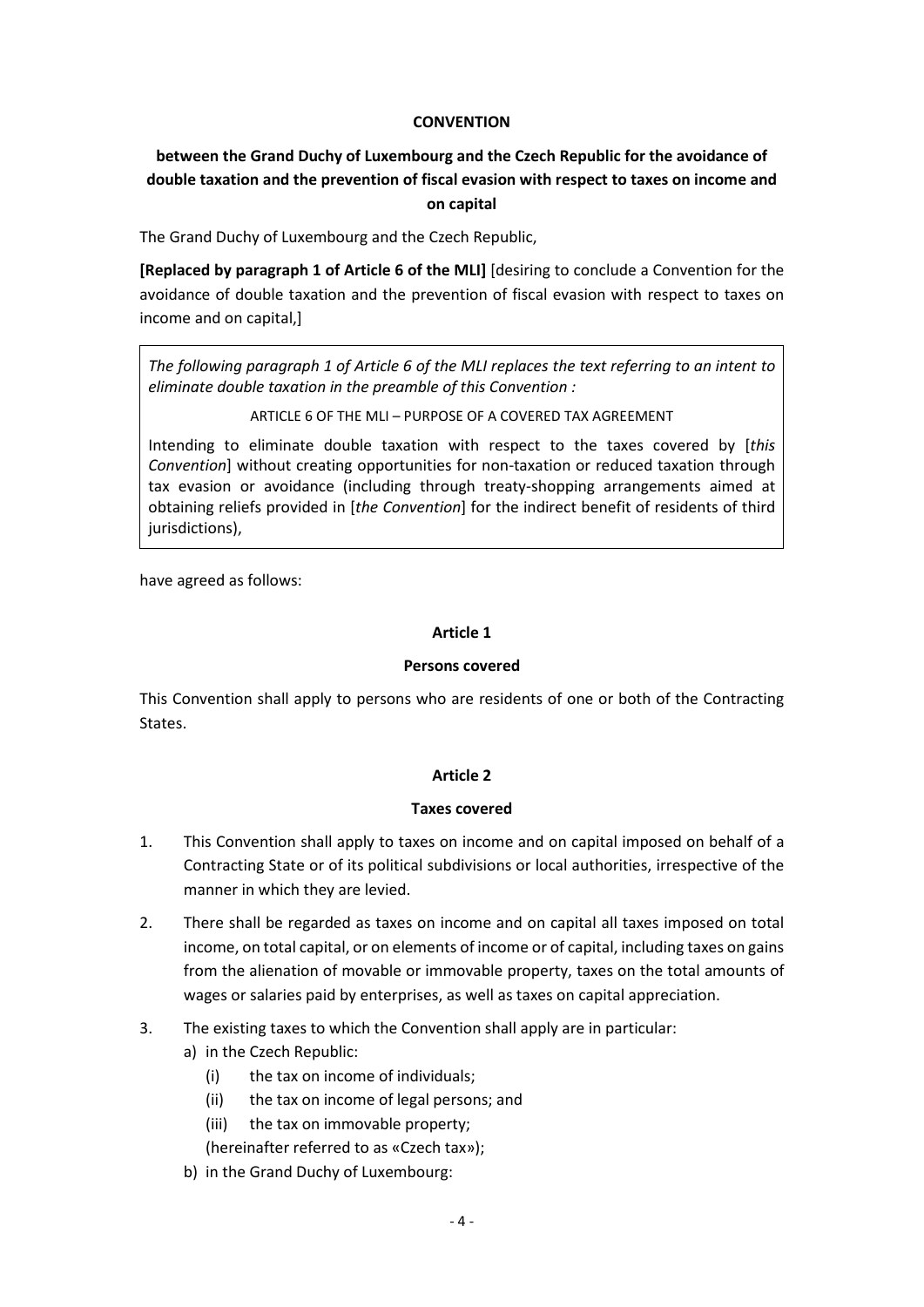- (i) the income tax on individuals;
- (ii) the corporation tax;
- (iii) the capital tax; and
- (iv) the communal trade tax;

(hereinafter referred to as «Luxembourg tax»).

4. The Convention shall apply also to any identical or substantially similar taxes that are imposed after the date of signature of the Convention in addition to, or in place of, the existing taxes. The competent authorities of the Contracting States shall notify each other of any significant changes that have been made in their taxation laws.

#### **Article 3**

#### **General definitions**

- 1. For the purposes of this Convention, unless the context otherwise requires:
	- a) the term «the Czech Republic» means the territory of the Czech Republic over which, under Czech legislation and in accordance with international law, the sovereign rights of the Czech Republic are exercised;
	- b) the term «Luxembourg» means the Grand Duchy of Luxembourg and, when used in a geographical sense, means the territory of the Grand Duchy of Luxembourg;
	- c) the terms «a Contracting State» and «the other Contracting State» mean Luxembourg or the Czech Republic, as the context requires;
	- d) the term «person» includes an individual, a company and any other body of persons;
	- e) the term «company» means any body corporate or any entity that is treated as a body corporate for tax purposes;
	- f) the term «enterprise» applies to the carrying on of any business;
	- g) the terms «enterprise of a Contracting State» and «enterprise of the other Contracting State» mean respectively an enterprise carried on by a resident of a Contracting State and an enterprise carried on by a resident of the other Contracting State;
	- h) the term «national» means:
		- (i) any individual possessing the nationality of a Contracting State;
		- (ii) any legal person, partnership or association deriving its status as such from the laws in force in a Contracting State;
	- i) the term «business» includes also the performance of professional services and of other activities of an independent character;
	- j) the term «international traffic» means any transport by a ship, boat, aircraft, road or railway vehicle operated by an enterprise that has its place of effective management in a Contracting State, except when the ship, boat, aircraft, road or railway vehicle is operated solely between places in the other Contracting State;
	- k) the term «competent authority» means:
		- (i) in the case of the Czech Republic, the Minister of Finance or his authorised representative;
		- (ii) in the case of Luxembourg, the Minister of Finance or his authorised representative.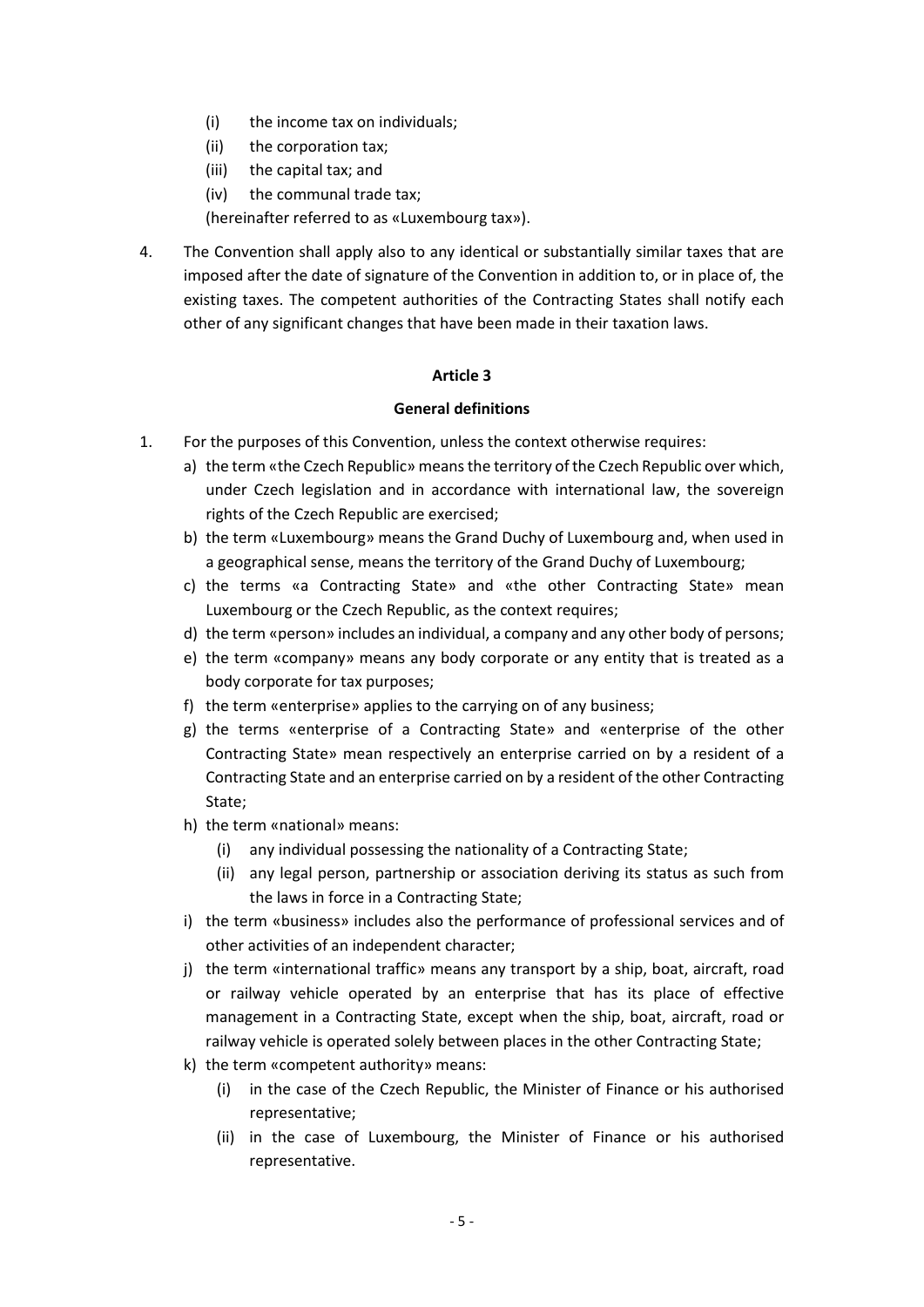2. As regards the application of the Convention at any time by a Contracting State, any term not defined therein shall, unless the context otherwise requires, have the meaning that it has at that time under the law of that State for the purposes of the taxes to which the Convention applies, any meaning under the applicable tax laws of that State prevailing over a meaning given to the term under other laws of that State.

#### **Article 4**

### **Resident**

- 1. For the purposes of this Convention, the term «resident of a Contracting State» means any person who, under the laws of that State, is liable to tax therein by reason of his domicile, residence, place of effective management or any other criterion of a similar nature, and also includes that State and any political subdivision or local authority thereof. This term, however, does not include any person who is liable to tax in that State in respect only of income from sources in that State or capital situated therein.
- 2. Where by reason of the provisions of paragraph 1 an individual is a resident of both Contracting States, then his status shall be determined as follows:
	- a) he shall be deemed to be a resident only of the State in which he has a permanent home available to him; if he has a permanent home available to him in both States, he shall be deemed to be a resident only of the State with which his personal and economic relations are closer (centre of vital interests);
	- b) if the State in which he has his centre of vital interests cannot be determined, or if he has not a permanent home available to him in either State, he shall be deemed to be a resident only of the State in which he has an habitual abode;
	- c) if he has an habitual abode in both States or in neither of them, he shall be deemed to be a resident only of the State of which he is a national;
	- d) if he is a national of both States or of neither of them, the competent authorities of the Contracting States shall settle the question by mutual agreement.
- 3. Where by reason of the provisions of paragraph 1 a person other than an individual is a resident of both Contracting States, then it shall be deemed to be a resident only of the State in which its place of effective management is situated.

### **Article 5**

#### **Permanent establishment**

- 1. For the purposes of this Convention, the term «permanent establishment» means a fixed place of business through which the business of an enterprise is wholly or partly carried on.
- 2. The term «permanent establishment» includes especially:
	- a) a place of management;
	- b) a branch;
	- c) an office;
	- d) a factory;
	- e) a workshop, and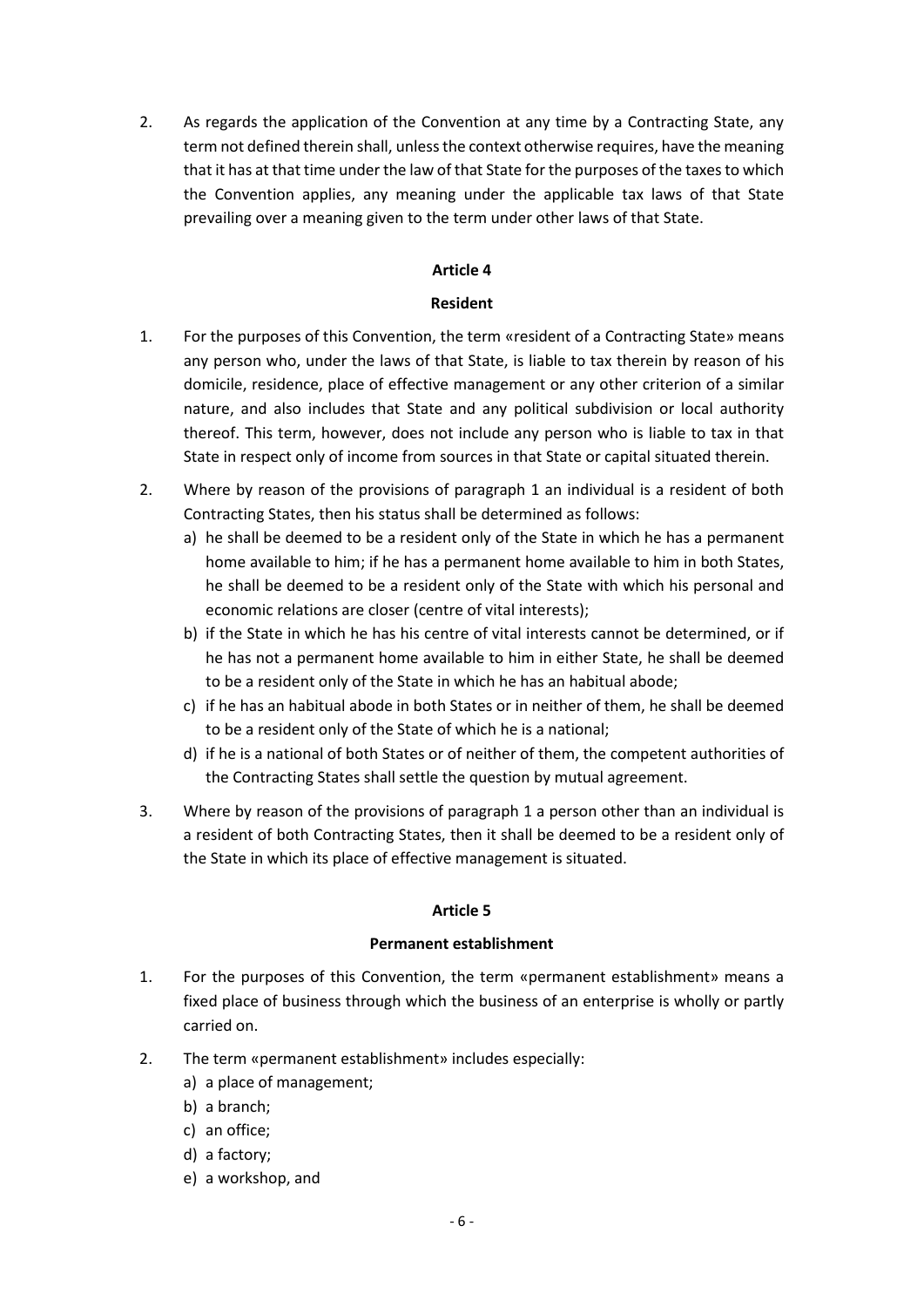- f) a mine, an oil or gas well, a quarry or any other place of extraction of natural resources.
- 3. The term «permanent establishment» likewise encompasses:
	- a) a building site or a construction, assembly or installation project or supervisory activities in connection therewith, but only where such site, project or activities continue for a period of more than twelve months;
	- b) the furnishing of services, including consultancy or managerial services, by an enterprise of a Contracting State or through employees or other personnel engaged by the enterprise for such purpose, but only where activities of that nature continue in the territory of the other Contracting State for a period or periods exceeding in the aggregate six months within any twelve month period.
- 4. Notwithstanding the preceding provisions of this Article, the term «permanent establishment» shall be deemed not to include:
	- a) the use of facilities solely for the purpose of storage, display or delivery of goods or merchandise belonging to the enterprise;
	- b) the maintenance of a stock of goods or merchandise belonging to the enterprise solely for the purpose of storage, display or delivery;
	- c) the maintenance of a stock of goods or merchandise belonging to the enterprise solely for the purpose of processing by another enterprise;
	- d) the maintenance of a fixed place of business solely for the purpose of purchasing goods or merchandise or of collecting information, for the enterprise;
	- e) the maintenance of a fixed place of business solely for the purpose of carrying on, for the enterprise, any other activity of a preparatory or auxiliary character;
	- f) the maintenance of a fixed place of business solely for any combination of activities mentioned in sub-paragraphs a) to e), provided that the overall activity of the fixed place of business resulting from this combination is of a preparatory or auxiliary character.
- 5. Notwithstanding the provisions of paragraphs 1 and 2, where a person other than an agent of an independent status to whom paragraph 6 applies - is acting on behalf of an enterprise and has, and habitually exercises, in a Contracting State an authority to conclude contracts in the name of the enterprise, that enterprise shall be deemed to have a permanent establishment in that State in respect of any activities which that person undertakes for the enterprise, unless the activities of such person are limited to those mentioned in paragraph 4 which, if exercised through a fixed place of business, would not make this fixed place of business a permanent establishment under the provisions of that paragraph.
- 6. An enterprise shall not be deemed to have a permanent establishment in a Contracting State merely because it carries on business in that State through a broker, general commission agent or any other agent of an independent status, provided that such persons are acting in the ordinary course of their business.
- 7. The fact that a company which is a resident of a Contracting State controls or is controlled by a company which is a resident of the other Contracting State, or which carries on business in that other State (whether through a permanent establishment or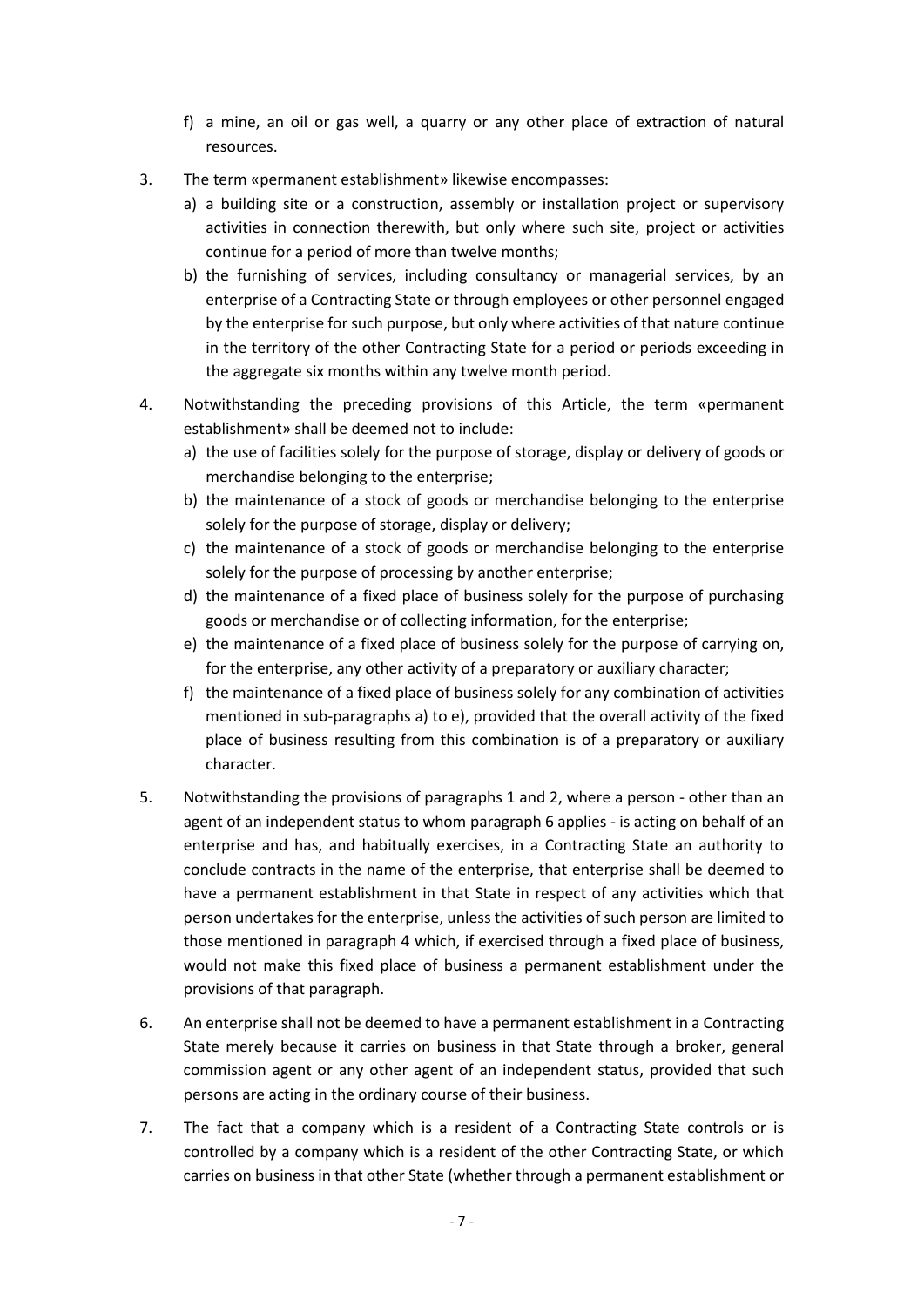otherwise), shall not of itself constitute either company a permanent establishment of the other.

### **Article 6**

### **Income from immovable property**

- 1. Income derived by a resident of a Contracting State from immovable property (including income from agriculture or forestry) situated in the other Contracting State may be taxed in that other State.
- 2. The term «immovable property» shall have the meaning which it has under the law of the Contracting State in which the property in question is situated. The term shall in any case include property accessory to immovable property, livestock and equipment used in agriculture and forestry, rights to which the provisions of general law respecting landed property apply, usufruct of immovable property and rights to variable or fixed payments as consideration for the working of, or the right to work, mineral deposits, sources and other natural resources; ships, boats and aircraft shall not be regarded as immovable property.
- 3. The provisions of paragraph 1 shall apply to income derived from the direct use, letting, or use in any other form of immovable property.
- 4. The provisions of paragraphs 1 and 3 shall also apply to the income from immovable property of an enterprise.

### **Article 7**

### **Business profits**

- 1. The profits of an enterprise of a Contracting State shall be taxable only in that State unless the enterprise carries on business in the other Contracting State through a permanent establishment situated therein. If the enterprise carries on business as aforesaid, the profits of the enterprise may be taxed in the other State but only so much of them as is attributable to that permanent establishment.
- 2. Subject to the provisions of paragraph 3, where an enterprise of a Contracting State carries on business in the other Contracting State through a permanent establishment situated therein, there shall in each Contracting State be attributed to that permanent establishment the profits which it might be expected to make if it were a distinct and separate enterprise engaged in the same or similar activities under the same or similar conditions and dealing wholly independently with the enterprise of which it is a permanent establishment.
- 3. In determining the profits of a permanent establishment, there shall be allowed as deductions expenses which are incurred for the purposes of the permanent establishment, including executive and general administrative expenses so incurred, whether in the State in which the permanent establishment is situated or elsewhere.
- 4. Insofar as it has been customary in a Contracting State to determine the profits to be attributed to a permanent establishment on the basis of an apportionment of the total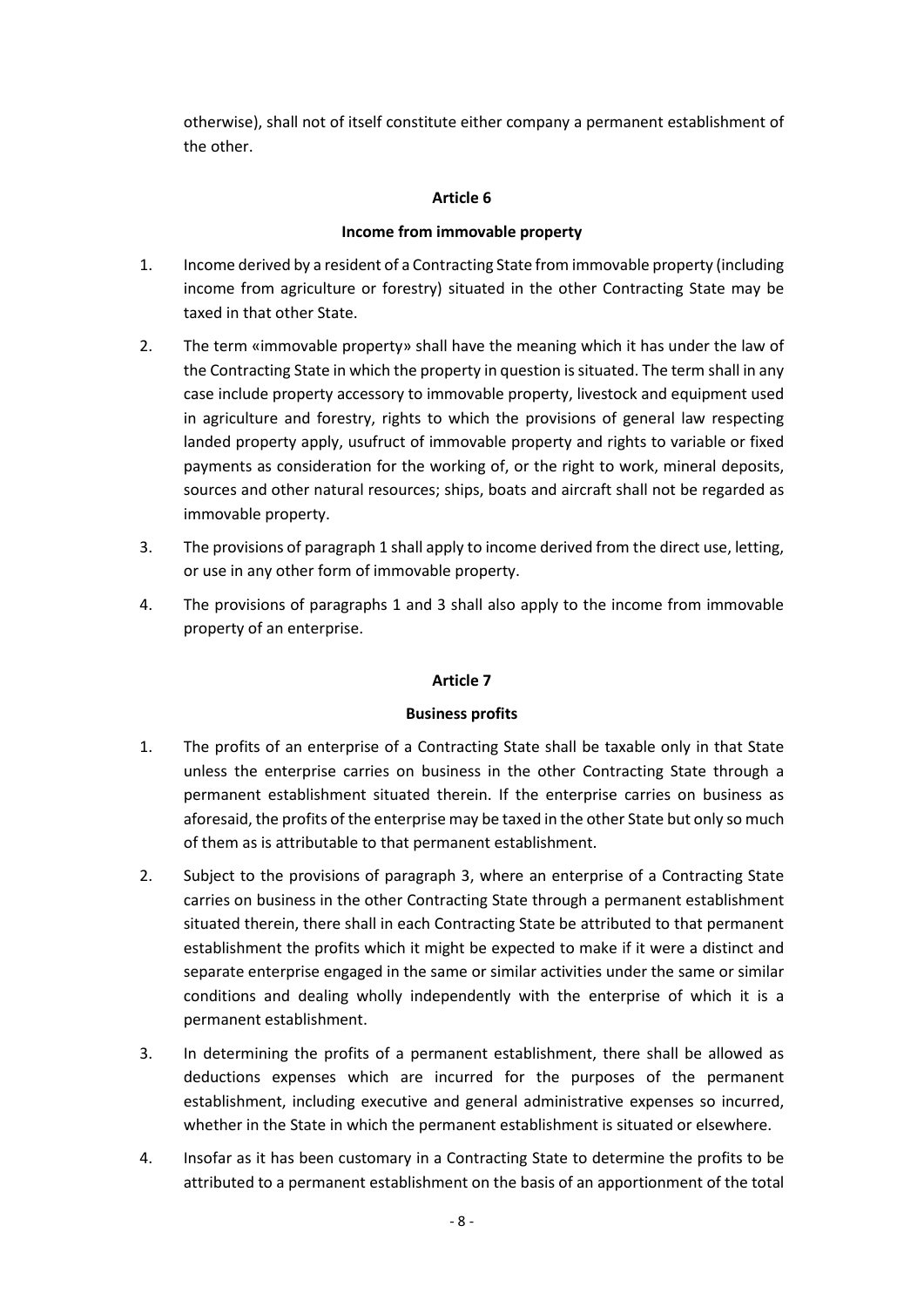profits of the enterprise to its various parts, nothing in paragraph 2 shall preclude that Contracting State from determining the profits to be taxed by such an apportionment as may be customary; the method of apportionment adopted shall, however, be such that the result shall be in accordance with the principles contained in this Article.

- 5. No profits shall be attributed to a permanent establishment by reason of the mere purchase by that permanent establishment of goods or merchandise for the enterprise.
- 6. For the purposes of the preceding paragraphs, the profits to be attributed to the permanent establishment shall be determined by the same method year by year unless there is good and sufficient reason to the contrary.
- 7. Where profits include items of income which are dealt with separately in other Articles of this Convention, then the provisions of those Articles shall not be affected by the provisions of this Article.

### **Article 8**

#### **International traffic**

- 1. Profits from the operation of ships, boats, aircraft, road or railway vehicles in international traffic shall be taxable only in the Contracting State in which the place of effective management of the enterprise is situated.
- 2. If the place of effective management of a shipping enterprise is aboard a ship or boat, then it shall be deemed to be situated in the Contracting State in which the home harbour of the ship or boat is situated, or, if there is no such home harbour, in the Contracting State of which the operator of the ship or boat is a resident.
- 3. The provisions of paragraph 1 shall also apply to profits from the participation in a pool, a joint business or an international operating agency.

## **Article 9**

#### **Associated enterprises**

- 1. Where
	- a) an enterprise of a Contracting State participates directly or indirectly in the management, control or capital of an enterprise of the other Contracting State, or
	- b) the same persons participate directly or indirectly in the management, control or capital of an enterprise of a Contracting State and an enterprise of the other Contracting State,

and in either case conditions are made or imposed between the two enterprises in their commercial or financial relations which differ from those which would be made between independent enterprises, then any profits which would, but for those conditions, have accrued to one of the enterprises, but, by reason of those conditions, have not so accrued, may be included in the profits of that enterprise and taxed accordingly.

2. Where a Contracting State includes in the profits of an enterprise of that State - and taxes accordingly – profits on which an enterprise of the other Contracting State has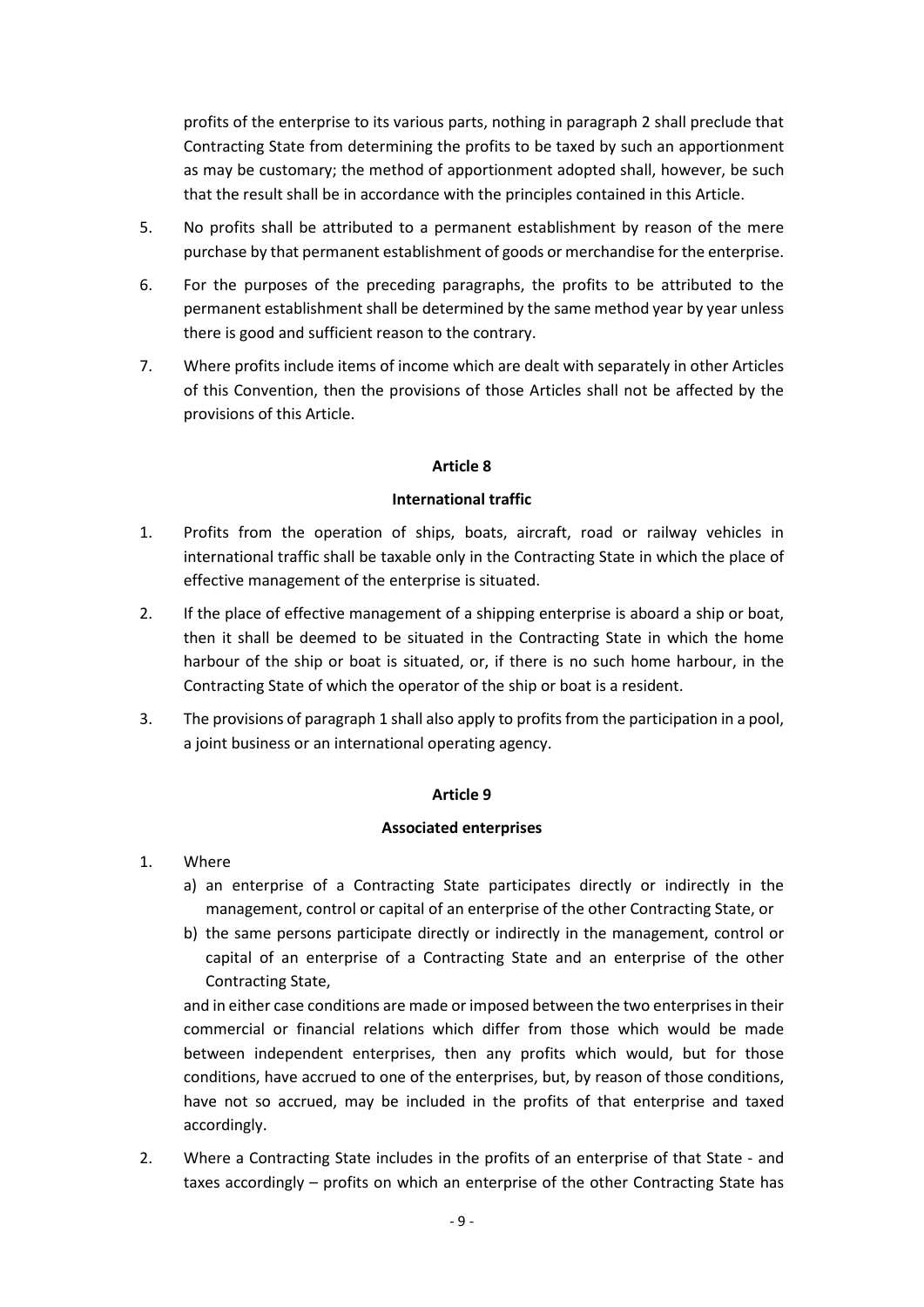been charged to tax in that other State and the other Contracting State agrees that the profits so included are profits which would have accrued to the enterprise of the firstmentioned State if the conditions made between the two enterprises had been those which would have been made between independent enterprises, then that other State shall make an appropriate adjustment to the amount of the tax charged therein on those profits. In determining such adjustment, due regard shall be had to the other provisions of this Convention and the competent authorities of the Contracting States shall if necessary consult each other.

### **Article 10**

### **DIVIDENDS**

- 1. Dividends paid by a company which is a resident of a Contracting State to a resident of the other Contracting State may be taxed in that other State.
- 2. However, such dividends may also be taxed in the Contracting State of which the company paying the dividends is a resident and according to the laws of that State, but if the beneficial owner of the dividends is a resident of the other Contracting State, the tax so charged shall not exceed:
	- a) 0 per cent of the gross amount of the dividends if the beneficial owner is a company (other than a partnership) which holds for an uninterrupted period of at least one year directly at least 10 per cent of the capital of the company paying the dividends; b) 10 per cent of the gross amount of the dividends in all other cases.

This paragraph shall not affect the taxation of the company in respect of the profits out of which the dividends are paid.

- 3. The term «dividends» as used in this Article means income from shares, «jouissance» shares or «jouissance» rights, mining shares, founders' shares or other rights, not being debt-claims, participating in profits, as well as other income which is subjected to the same taxation treatment as income from shares by the laws of the State of which the company making the distribution or the payment is a resident.
- 4. The provisions of paragraphs 1 and 2 shall not apply if the beneficial owner of the dividends, being a resident of a Contracting State, carries on business in the other Contracting State of which the company paying the dividends is a resident through a permanent establishment situated therein and the holding in respect of which the dividends are paid is effectively connected with such permanent establishment. In such case the provisions of Article 7 shall apply.
- 5. Where a company which is a resident of a Contracting State derives profits or income from the other Contracting State, that other State may not impose any tax on the dividends paid by the company, except insofar as such dividends are paid to a resident of that other State or insofar as the holding in respect of which the dividends are paid is effectively connected with a permanent establishment situated in that other State, nor subject the company's undistributed profitsto a tax on the company's undistributed profits, even if the dividends paid or the undistributed profits consist wholly or partly of profits or income arising in such other State.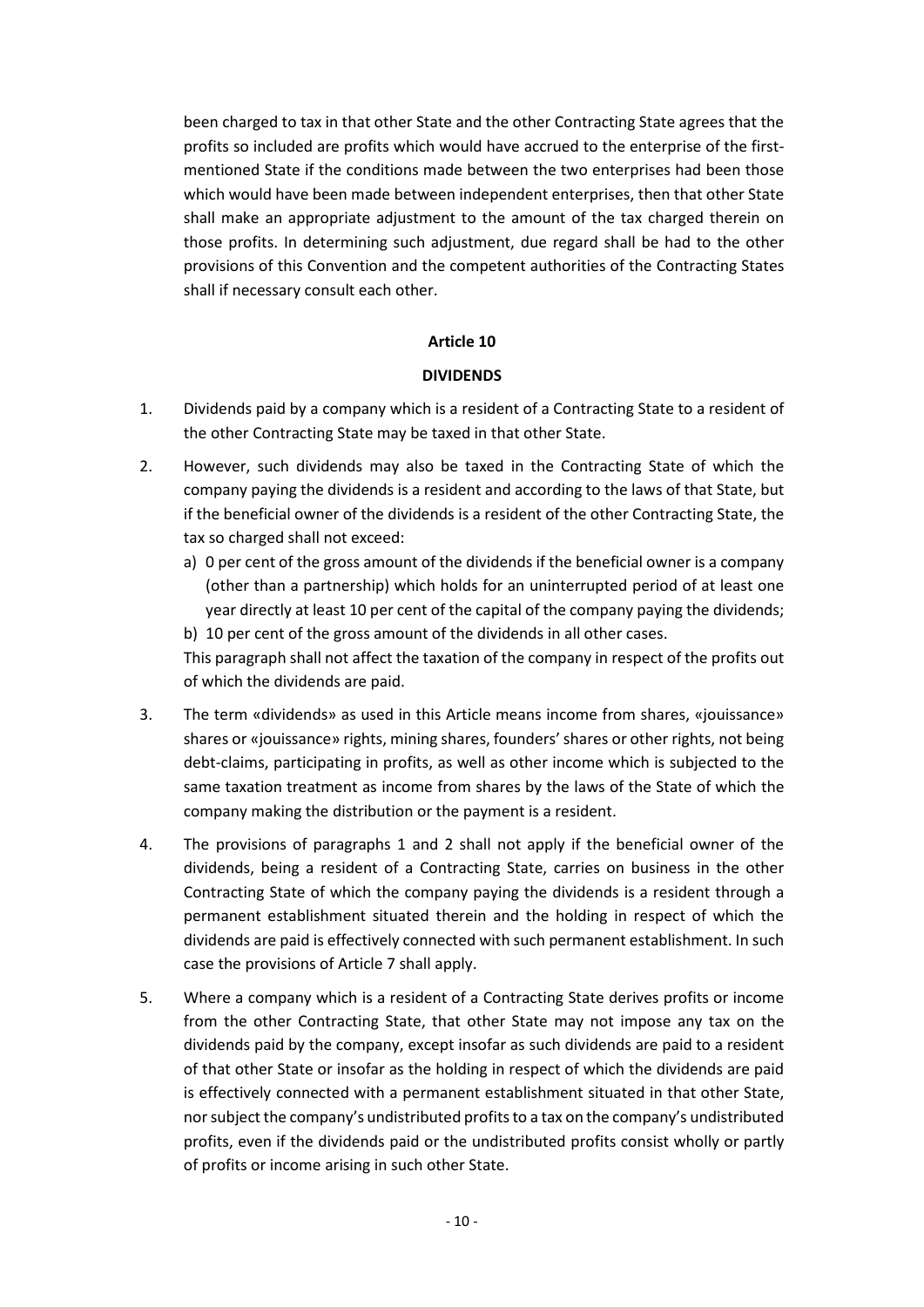#### **Interest**

- 1. Interest arising in a Contracting State and beneficially owned by a resident of the other Contracting State shall be taxable only in that other State.
- 2. The term «interest» as used in this Article means income from debt-claims of every kind, whether or not secured by mortgage and whether or not carrying a right to participate in the debtor's profits, and in particular, income from government securities and income from bonds or debentures, including premiums and prizes attaching to such securities, bonds or debentures. Penalty charges for late payment shall not be regarded as interest for the purposes of this Article. The term «interest» shall not include any item of income which is considered as a dividend under the provisions of paragraph 3 of Article 10.
- 3. The provisions of paragraph 1 shall not apply if the beneficial owner of the interest, being a resident of a Contracting State, carries on business in the other Contracting State in which the interest arises through a permanent establishment situated therein and the debt-claim in respect of which the interest is paid is effectively connected with such permanent establishment. In such case the provisions of Article 7 shall apply.
- 4. Interest shall be deemed to arise in a Contracting State when the payer is a resident of that State. Where, however, the person paying the interest, whether he is a resident of a Contracting State or not, has in a Contracting State a permanent establishment in connection with which the indebtedness on which the interest is paid was incurred, and such interest is borne by such permanent establishment, then such interest shall be deemed to arise in the State in which the permanent establishment is situated.
- 5. Where, by reason of a special relationship between the payer and the beneficial owner or between both of them and some other person, the amount of the interest, having regard to the debt-claim for which it is paid, exceeds the amount which would have been agreed upon by the payer and the beneficial owner in the absence of such relationship, the provisions of this Article shall apply only to the last-mentioned amount. In such case, the excess part of the payments shall remain taxable according to the laws of each Contracting State, due regard being had to the other provisions of this Convention.

### **Article 12**

### **Royalties**

- 1. Royalties arising in a Contracting State and paid to a resident of the other Contracting State may be taxed in that other State.
- 2. However, such royalties, except in the case of payments of the kind referred to in subparagraph a) of paragraph 3, may also be taxed in the Contracting State in which they arise and according to the laws of that State, but if the beneficial owner of the royalties is a resident of the other Contracting State, the tax so charged shall not exceed 10 percent of the gross amount of the royalties.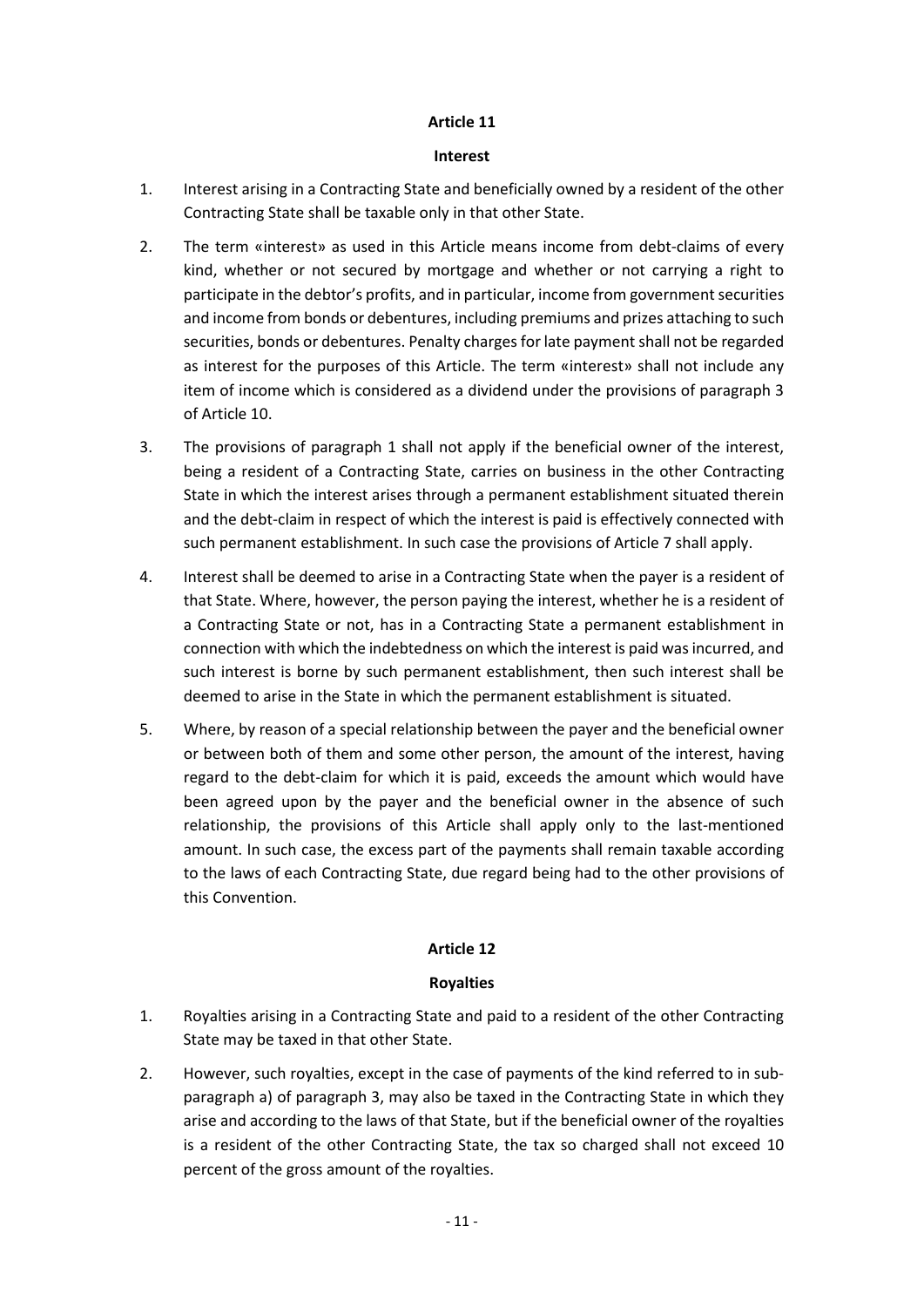- 3. The term «royalties» as used in this Article means payments of any kind received as a consideration for the use of, or the right to use:
	- a) any copyright of literary, artistic or scientific work except of computer software and including cinematograph films, and films or tapes for television or radio broadcasting;
	- b) any patent, trade mark, design or model, plan, secret formula or process, computer software, or industrial, commercial or scientific equipment, or for information concerning industrial, commercial or scientific experience.
- 4. The provisions of paragraphs 1 and 2 shall not apply if the beneficial owner of the royalties, being a resident of a Contracting State, carries on business in the other Contracting State in which the royalties arise through a permanent establishment situated therein and the right or property in respect of which the royalties are paid is effectively connected with such permanent establishment. In such case the provisions of Article 7 shall apply.
- 5. Royalties shall be deemed to arise in a Contracting State when the payer is a resident of that State. Where, however, the person paying the royalties, whether he is a resident of a Contracting State or not, has in a Contracting State a permanent establishment in connection with which the liability to pay the royalties was incurred, and such royalties are borne by such permanent establishment, then such royalties shall be deemed to arise in the State in which the permanent establishment is situated.
- 6. Where, by reason of a special relationship between the payer and the beneficial owner or between both of them and some other person, the amount of the royalties, having regard to the use, right or information for which they are paid, exceeds the amount which would have been agreed upon by the payer and the beneficial owner in the absence of such relationship, the provisions of this Article shall apply only to the lastmentioned amount. In such case, the excess part of the payments shall remain taxable according to the laws of each Contracting State, due regard being had to the other provisions of this Convention.

### **Capital gains**

- 1. Gains derived by a resident of a Contracting State from the alienation of immovable property referred to in Article 6 and situated in the other Contracting State may be taxed in that other State.
- 2. Gains from the alienation of movable property forming part of the business property of a permanent establishment which an enterprise of a Contracting State has in the other Contracting State, including such gains from the alienation of such a permanent establishment (alone or with the whole enterprise), may be taxed in that other State.
- 3. Gains from the alienation of property forming part of the business property of an enterprise and consisting of ships, boats, aircraft, road or railway vehicles operated by such enterprise in international traffic or of movable property pertaining to the operation of such ships, boats, aircraft, road or railway vehicles, shall be taxable only in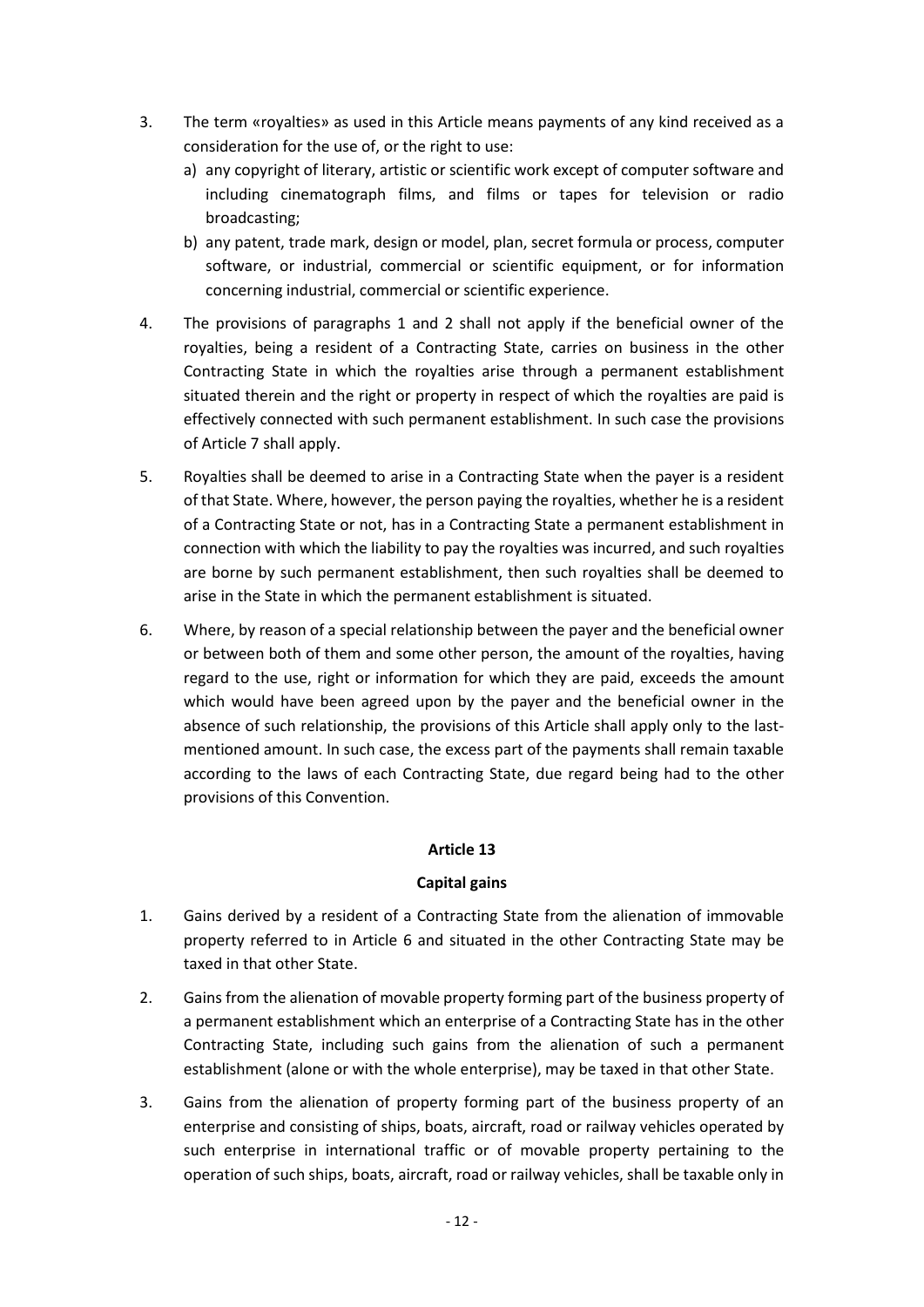the Contracting State in which the place of effective management of the enterprise is situated.

4. Gains from the alienation of any property, other than that referred to in paragraphs 1, 2 and 3, shall be taxable only in the Contracting State of which the alienator is a resident.

### **Article 14**

### **Income from employment**

- 1. Subject to the provisions of Articles 15, 17 and 18, salaries, wages and other similar remuneration derived by a resident of a Contracting State in respect of an employment shall be taxable only in that State unless the employment is exercised in the other Contracting State. If the employment is so exercised, such remuneration as is derived therefrom may be taxed in that other State.
- 2. Notwithstanding the provisions of paragraph 1, remuneration derived by a resident of a Contracting State in respect of an employment exercised in the other Contracting State shall be taxable only in the first-mentioned State if all the following conditions are met:
	- a) the recipient exercises the employment in the other State for a period or periods not exceeding in the aggregate 183 days in any twelve month period commencing or ending in the fiscal year concerned, and
	- b) the remuneration is paid by, or on behalf of, an employer who is not a resident of the other State, and
	- c) the remuneration is not borne by a permanent establishment which the employer has in the other State.
- 3. In the computation of the periods mentioned in sub-paragraph a) of paragraph 2, the following days shall be included:
	- a) all days of physical presence including days of arrivals and departures, and
	- b) days spent outside the State of activity such as Saturdays and Sundays, national holidays, holidays, and businesstrips directly connected with the employment of the recipient in that State, after which the activity was resumed in the territory of that State.
- 4. Notwithstanding the preceding provisions of this Article, remuneration derived in respect of an employment exercised aboard a ship, boat, aircraft, road or railway vehicle operated in international traffic, may be taxed in the Contracting State in which the place of effective management of the enterprise is situated.

## **Article 15**

### **Directors' fees**

Directors' fees and other similar remuneration derived by a resident of a Contracting State in his capacity as a member of the board of directors or any other similar organ of a company which is a resident of the other Contracting State may be taxed in that other State.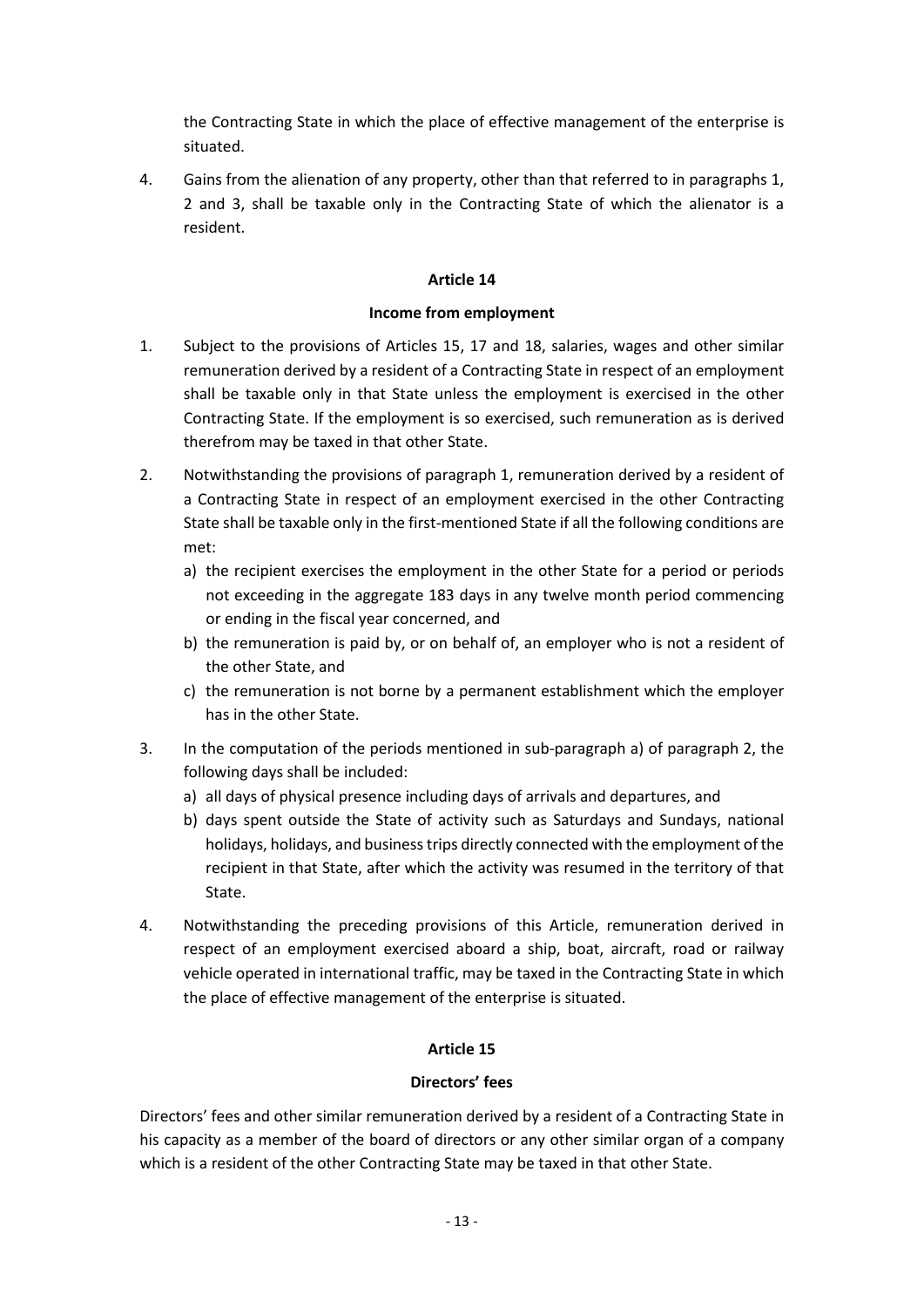#### **Artistes and sportspersons**

- 1. Notwithstanding the provisions of Articles 7 and 14, income derived by a resident of a Contracting State as an entertainer, such as a theatre, motion picture, radio or television artiste, or a musician, or as a sportsperson, from his personal activities as such exercised in the other Contracting State, may be taxed in that other State.
- 2. Where income in respect of personal activities exercised by an entertainer or a sportsperson in his capacity as such accrues not to the entertainer or sportsperson himself but to another person, that income may, notwithstanding the provisions of Articles 7 and 14, be taxed in the Contracting State in which the activities of the entertainer or sportsperson are exercised.

### **Article 17**

### **Pensions**

- 1. Pensions and other similar remuneration (including government service pensions and payments made under the social security legislation) arising in a Contracting State and paid to a resident of the other Contracting State shall be taxable only in the firstmentioned State.
- 2. The provision of paragraph 1 shall apply to pensions and other similar remuneration, regardless of whether these payments are paid in consideration of past employment.

### **Article 18**

#### **Government service**

- 1. a) Salaries, wages and other similar remuneration, other than a pension, paid by a Contracting State or a political subdivision or a local authority thereof to an individual in respect of services rendered to that State or subdivision or authority shall be taxable only in that State.
	- b) However, such salaries, wages and other similar remuneration shall be taxable only in the other Contracting State if the services are rendered in that State and the individual is a resident of that State who:
		- (i) is a national of that State; or
		- (ii) did not become a resident of that State solely for the purpose of rendering the services.
- 2. The provisions of Articles 14, 15 and 16 shall apply to salaries, wages and other similar remuneration in respect of services rendered in connection with a business carried on by a Contracting State or a political subdivision or a local authority thereof.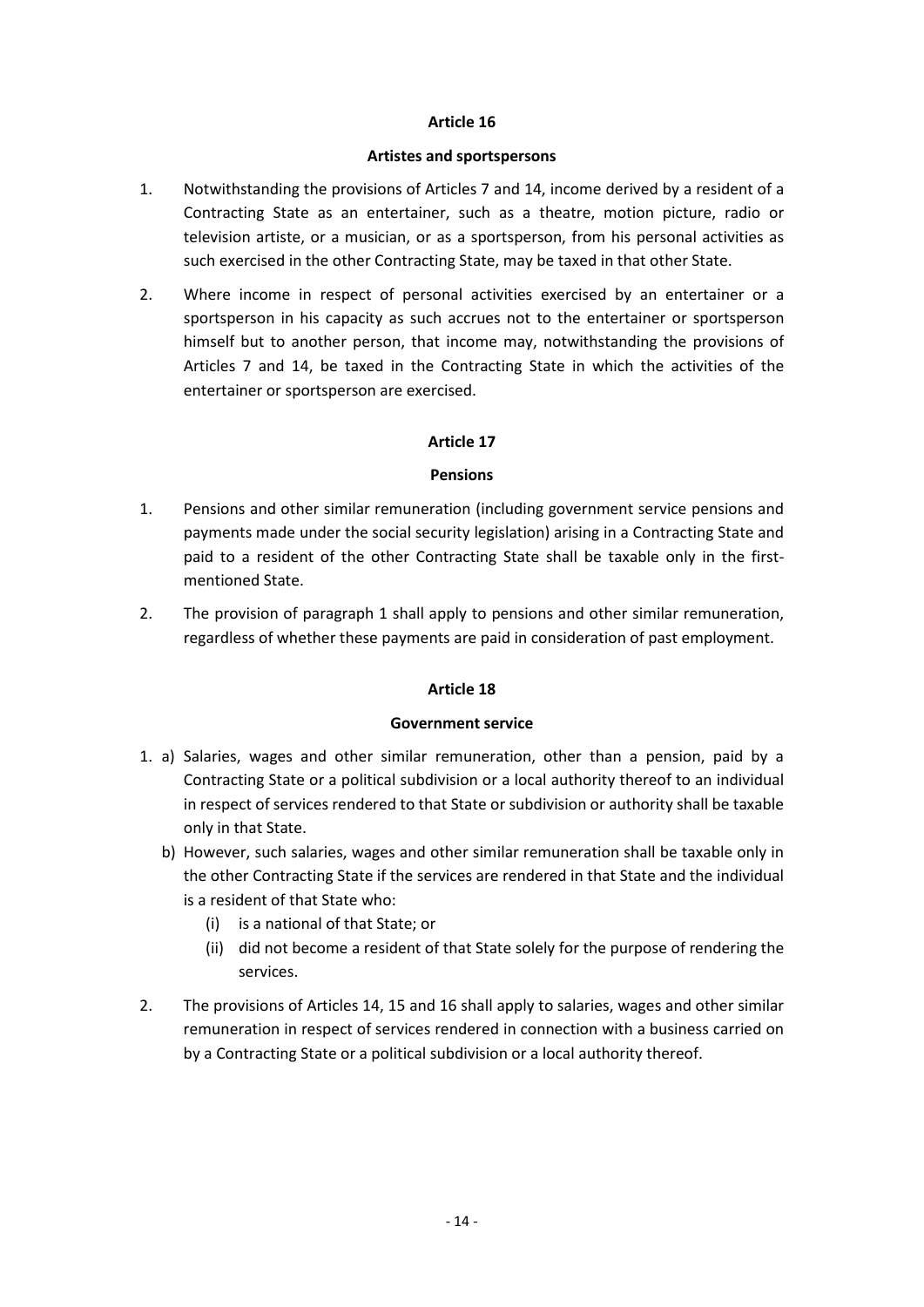#### **Students**

Payments which a student or business apprentice who is or was immediately before visiting a Contracting State a resident of the other Contracting State and who is present in the firstmentioned State solely for the purpose of his education or training receives for the purpose of his maintenance, education or training shall not be taxed in that State, provided that such payments arise from sources outside that State.

### **Article 20**

### **Other income**

- 1. Items of income of a resident of a Contracting State, wherever arising, not dealt with in the foregoing Articles of this Convention shall be taxable only in that State.
- 2. The provisions of paragraph 1 shall not apply to income, other than income from immovable property as defined in paragraph 2 of Article 6, if the recipient of such income, being a resident of a Contracting State, carries on business in the other Contracting State through a permanent establishment situated therein and the right or property in respect of which the income is paid is effectively connected with such permanent establishment. In such case the provisions of Article 7 shall apply.

### **Article 21**

### **Capital**

- 1. Capital represented by immovable property referred to in Article 6, owned by a resident of a Contracting State and situated in the other Contracting State, may be taxed in that other State.
- 2. Capital represented by movable property forming part of the business property of a permanent establishment which an enterprise of a Contracting State has in the other Contracting State, may be taxed in that other State.
- 3. Capital represented by property forming part of the business property of an enterprise and consisting of ships, boats, aircraft, road or railway vehicles operated by such enterprise in international traffic or of movable property pertaining to the operation of such ships, boats, aircraft, road or railway vehicles shall be taxable only in the Contracting State in which the place of effective management of the enterprise is situated.
- 4. All other elements of capital of a resident of a Contracting State shall be taxable only in that State.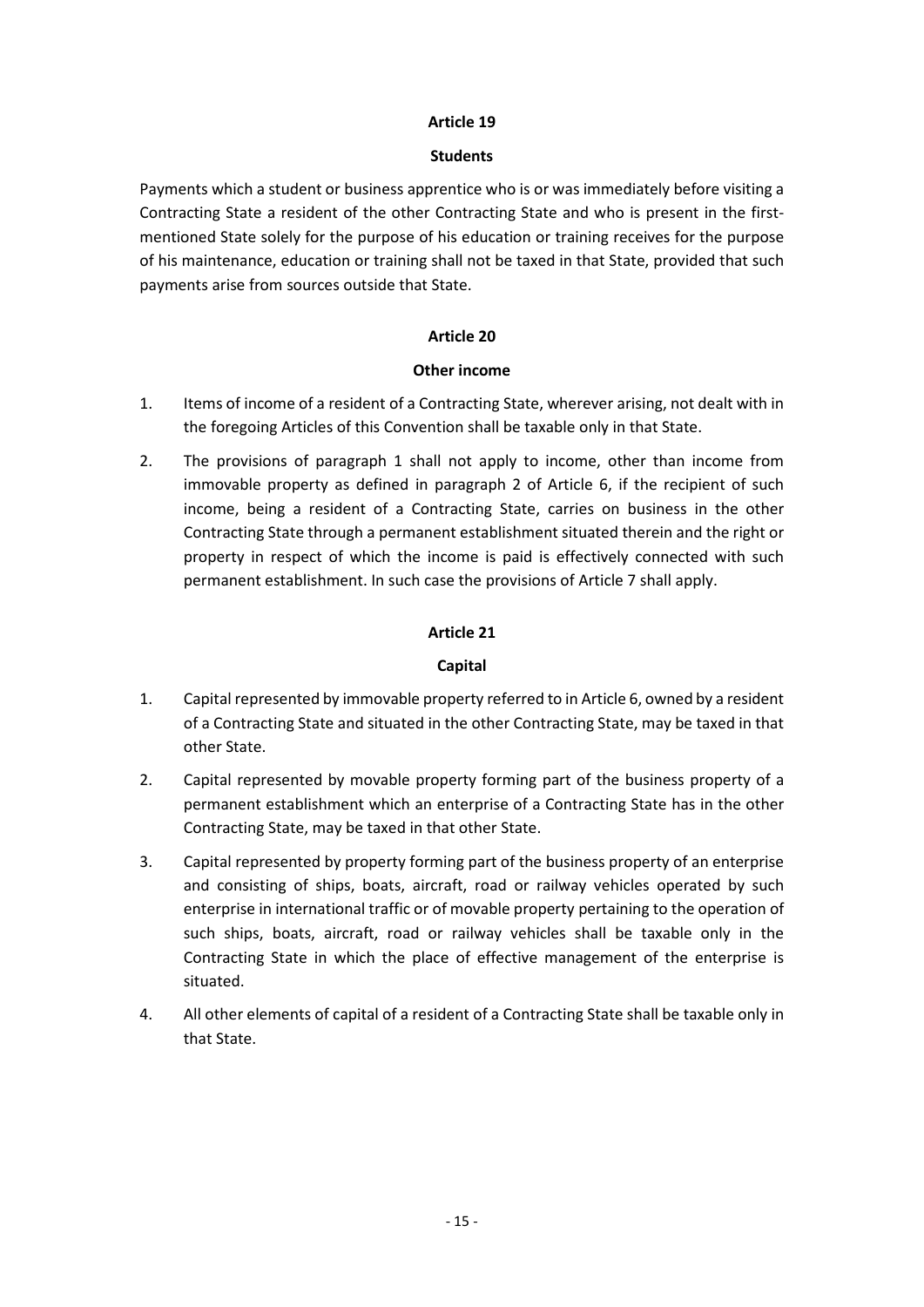#### **Elimination of double taxation**

- 1. Subject to the provisions of the law of Luxembourg regarding the elimination of double taxation which shall not affect the general principle hereof, double taxation shall be eliminated as follows in Luxembourg:
	- a) Where a resident of Luxembourg derives income or owns capital which, in accordance with the provisions of this Convention, may be taxed in the Czech Republic, Luxembourg shall, subject to the provisions of subparagraphs b) and c), exempt such income or capital from tax, but may, in order to calculate the amount of tax on the remaining income or capital of the resident, apply the same rates of tax as if the income or capital had not been exempted.
	- b) Where a resident of Luxembourg derives income which, in accordance with the provisions of Articles 10, 12 and 16, may be taxed in the Czech Republic, Luxembourg shall allow as a deduction from the income tax on individuals or from the corporation tax of that resident an amount equal to the tax paid in the Czech Republic. Such deduction shall not, however, exceed that part of the tax, as computed before the deduction is given, which is attributable to such items of income derived from the Czech Republic.
	- c) The provisions of sub-paragraph a) shall not apply to income derived or capital owned by a resident of Luxembourg where the Czech Republic applies the provisions of this Convention to exempt such income or capital from tax or applies the provisions of paragraph 2 of Article 10 or 12 to such income.
	- 2. Subject to the provisions of the laws of the Czech Republic regarding the elimination of double taxation, in the case of a resident of the Czech Republic, double taxation shall be eliminated as follows:
		- a) The Czech Republic, when imposing taxes on its residents, may include in the tax base upon which such taxes are imposed the items of income or of capital which according to the provisions of this Convention may also be taxed in Luxembourg, but shall allow as a deduction from the amount of tax computed on such a base an amount equal to the tax paid in Luxembourg. Such deduction shall not, however, exceed that part of the Czech tax, as computed before the deduction is given, which is appropriate to the income or capital which, in accordance with the provisions of this Convention, may be taxed in Luxembourg.
		- b) Where in accordance with any provision of the Convention income derived or capital owned by a resident of the Czech Republic is exempt from tax in the Czech Republic, the Czech Republic may nevertheless, in calculating the amount of tax on the remaining income or capital of such resident, take into account the exempted income or capital.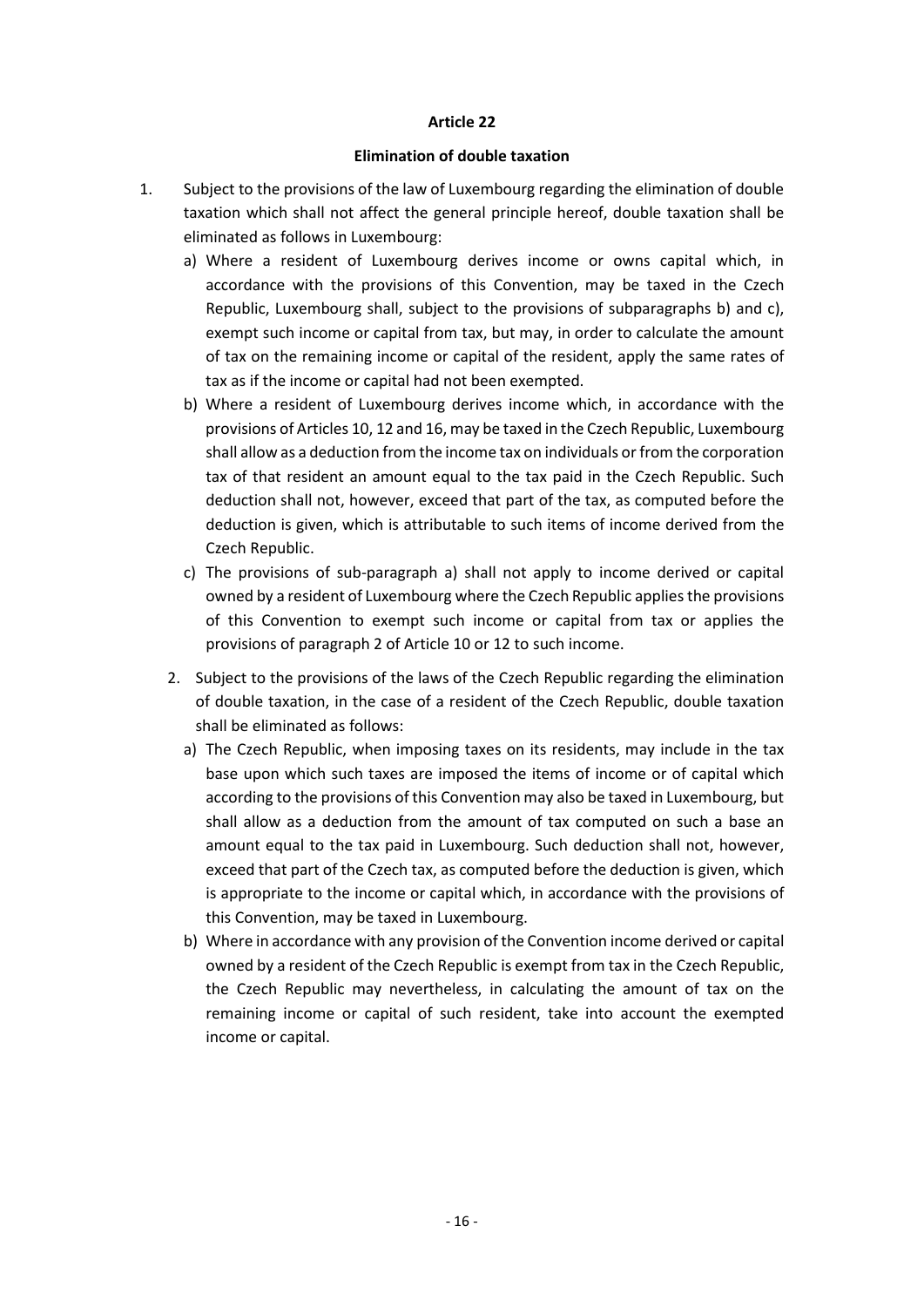#### **Non-discrimination**

- 1. Nationals of a Contracting State shall not be subjected in the other Contracting State to any taxation or any requirement connected therewith, which is other or more burdensome than the taxation and connected requirements to which nationals of that other State in the same circumstances, in particular with respect to residence, are or may be subjected. This provision shall, notwithstanding the provisions of Article 1, also apply to persons who are not residents of one or both of the Contracting States.
- 2. Stateless persons who are residents of a Contracting State shall not be subjected in either Contracting State to any taxation or any requirement connected therewith, which is other or more burdensome than the taxation and connected requirements to which nationals of the State concerned in the same circumstances, in particular with respect to residence, are or may be subjected.
- 3. The taxation on a permanent establishment which an enterprise of a Contracting State has in the other Contracting State shall not be less favourably levied in that other State than the taxation levied on enterprises of that other State carrying on the same activities. This provision shall not be construed as obliging a Contracting State to grant to residents of the other Contracting State any personal allowances, reliefs and reductions for taxation purposes on account of civil status or family responsibilities which it grants to its own residents.
- 4. Except where the provisions of paragraph 1 of Article 9, paragraph 5 of Article 11, or paragraph 6 of Article 12, apply, interest, royalties and other disbursements paid by an enterprise of a Contracting State to a resident of the other Contracting State shall, for the purpose of determining the taxable profits of such enterprise, be deductible under the same conditions as if they had been paid to a resident of the first-mentioned State. Similarly, any debts of an enterprise of a Contracting State to a resident of the other Contracting State shall, for the purpose of determining the taxable capital of such enterprise, be deductible under the same conditions as if they had been contracted to a resident of the first-mentioned State.
- 5. Enterprises of a Contracting State, the capital of which is wholly or partly owned or controlled, directly or indirectly, by one or more residents of the other Contracting State, shall not be subjected in the first-mentioned State to any taxation or any requirement connected therewith which is other or more burdensome than the taxation and connected requirements to which other similar enterprises of the firstmentioned State are or may be subjected.
- 6. The provisions of this Article shall, notwithstanding the provisions of Article 2, apply to taxes of every kind and description.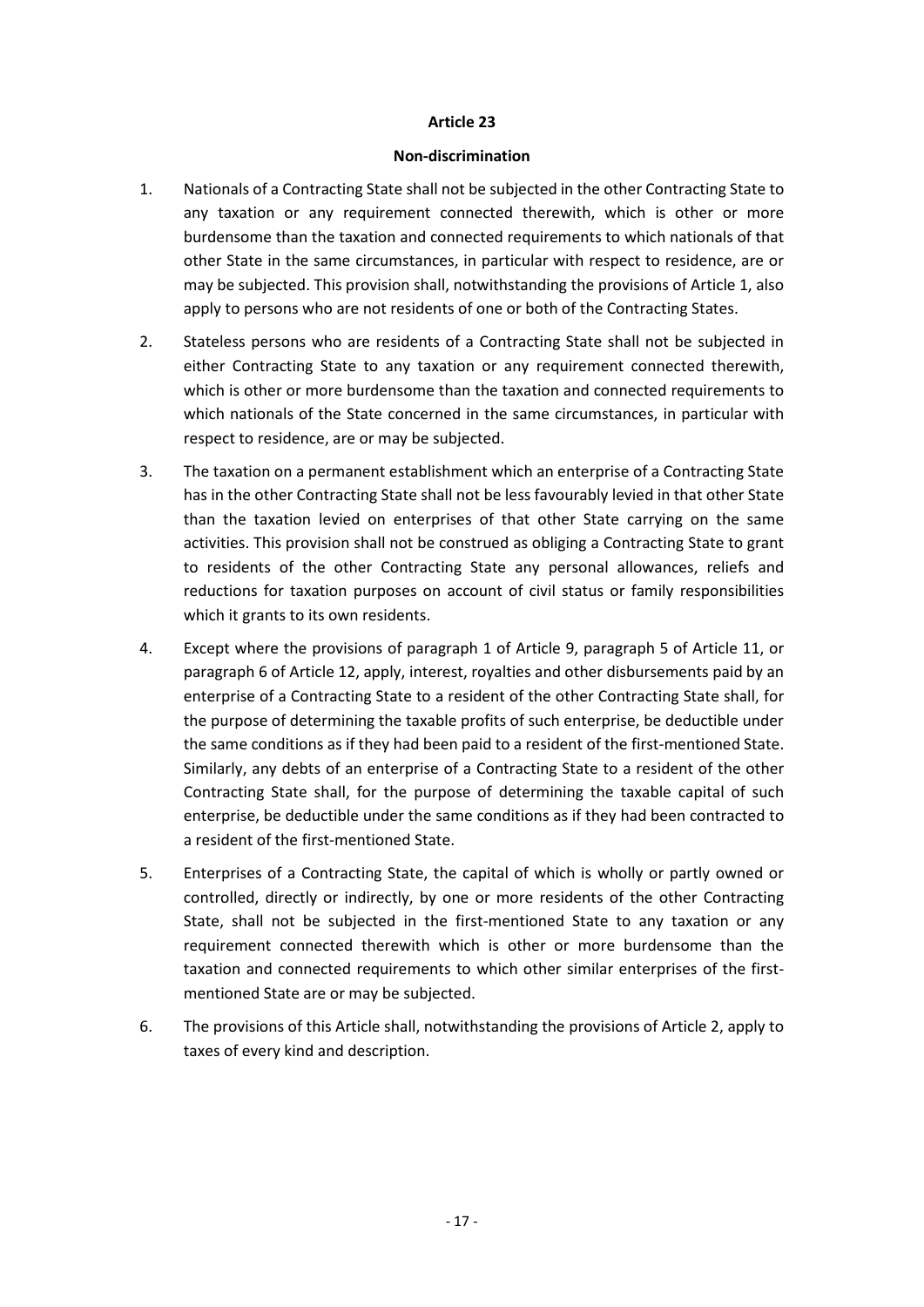### **Mutual agreement procedure**

1. **[The first sentence of paragraph 1 of Article 24 of this Convention is replaced by the first sentence of paragraph 1 of Article 16 of the MLI]** [Where a person considers that the actions of one or both of the Contracting States result or will result for him in taxation not in accordance with the provisions of this Convention, he may, irrespective of the remedies provided by the domestic law of those States, present his case to the competent authority of the Contracting State of which he is a resident or, if his case comes under paragraph 1 of Article 23, to that of the Contracting State of which he is a national.]

*The following first sentence of paragraph 1 of Article 16 of the MLI replaces the first sentence of paragraph 1 of Article 24 of this Convention:[1](#page-17-0)*

## ARTICLE 16 OF THE MLI – MUTUAL AGREEMENT PROCEDURE

Where a person considers that the actions of one or both of the [*Contracting States*] result or will result for that person in taxation not in accordance with the provisions of [*this Convention*], that person may, irrespective of the remedies provided by the domestic law of those [*Contracting States*], present the case to the competent authority of either [*Contracting State*].

The case must be presented within three years from the first notification of the action resulting in taxation not in accordance with the provisions of the Convention.

- 2. The competent authority shall endeavour, if the objection appears to it to be justified and if it is not itself able to arrive at a satisfactory solution, to resolve the case by mutual agreement with the competent authority of the other Contracting State, with a view to the avoidance of taxation which is not in accordance with the Convention. Any agreement reached shall be implemented notwithstanding any time limits in the domestic law of the Contracting States.
- 3. The competent authorities of the Contracting States shall endeavour to resolve by mutual agreement any difficulties or doubts arising as to the interpretation or application of the Convention. They may also consult together for the elimination of double taxation in cases not provided for in the Convention.
- 4. The competent authorities of the Contracting States may communicate with each other directly for the purpose of reaching an agreement in the sense of the preceding paragraphs.

<span id="page-17-0"></span><sup>&</sup>lt;u>.</u>  $1$  In accordance with paragraph 4 of Article 35 of the MLI, Article 16 of the MLI has effect with respect to this Convention for a case presented to the competent authority of a Contracting State on or after 1 September 2020, except for cases that were not eligible to be presented as of that date under the Convention prior to its modification by the MLI, without regard to the taxable period to which the case relates.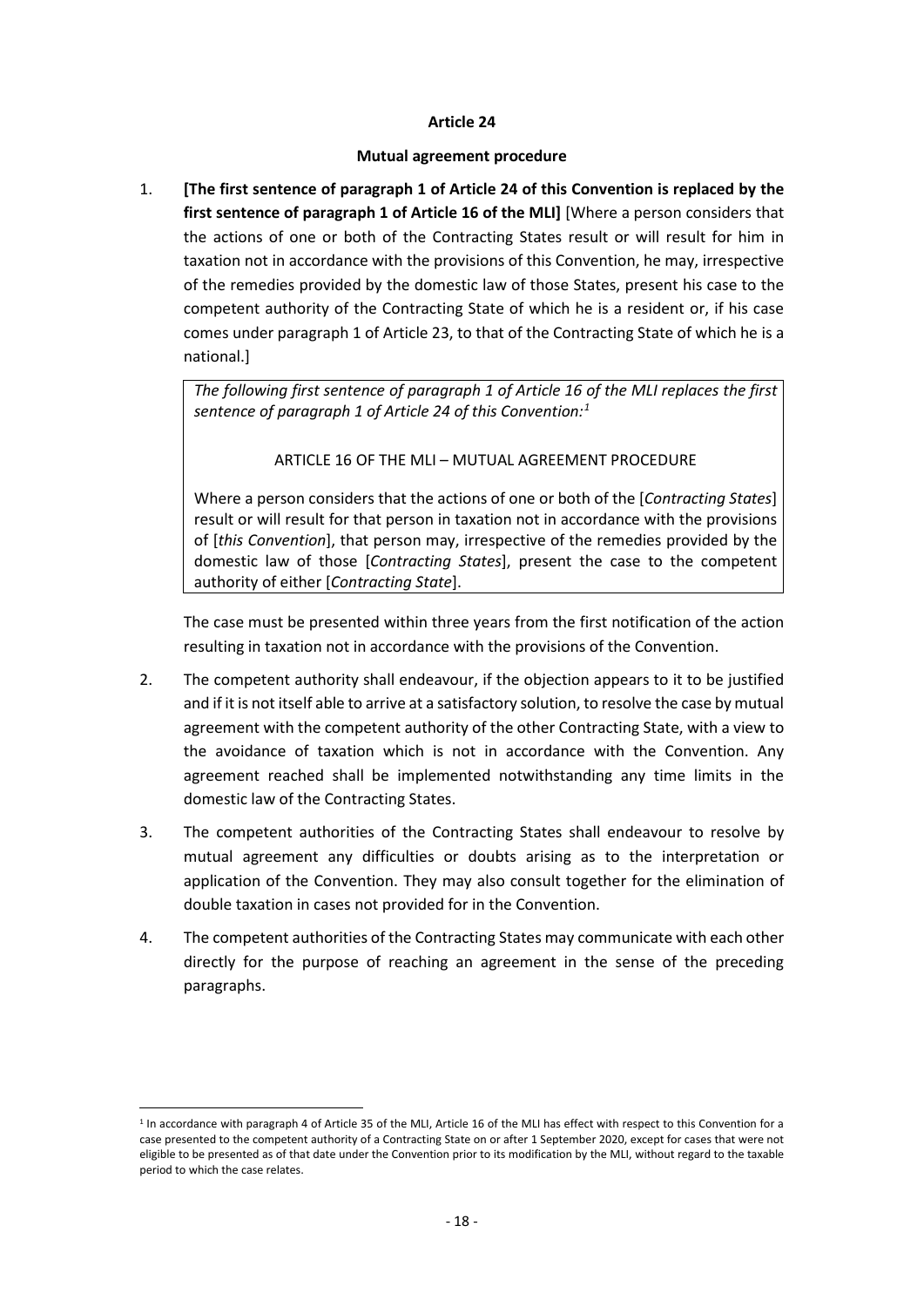#### **Exchange of information**

- 1. The competent authorities of the Contracting States shall exchange such information as is foreseeably relevant for carrying out the provisions of this Convention or to the administration or enforcement of the domestic laws concerning taxes of every kind and description imposed on behalf of the Contracting States, or of their political subdivisions or local authorities, insofar as the taxation thereunder is not contrary to the Convention. The exchange of information is not restricted by Articles 1 and 2.
- 2. Any information received under paragraph 1 by a Contracting State shall be treated as secret in the same manner as information obtained under the domestic laws of that State and shall be disclosed only to persons or authorities (including courts and administrative bodies) concerned with the assessment or collection of, the enforcement or prosecution in respect of, the determination of appeals in relation to the taxes referred to in paragraph 1, or the oversight of the above. Such persons or authorities shall use the information only for such purposes. They may disclose the information in public court proceedings or in judicial decisions.
- 3. In no case shall the provisions of paragraphs 1 and 2 be construed so as to impose on a Contracting State the obligation:
	- a) to carry out administrative measures at variance with the laws and administrative practice of that or of the other Contracting State;
	- b) to supply information which is not obtainable under the laws or in the normal course of the administration of that or of the other Contracting State;
	- c) to supply information which would disclose any trade, business, industrial, commercial or professional secret or trade process, or information the disclosure of which would be contrary to public policy (ordre public).
- 4. If information is requested by a Contracting State in accordance with this Article, the other Contracting State shall use its information gathering measures to obtain the requested information, even though that other State may not need such information for its own tax purposes. The obligation contained in the preceding sentence is subject to the limitations of paragraph 3 but in no case shall such limitations be construed to permit a Contracting State to decline to supply information solely because it has no domestic interest in such information.
- 5. In no case shall the provisions of paragraph 3 be construed to permit a Contracting State to decline to supply information solely because the information is held by a bank, other financial institution, nominee or person acting in an agency or a fiduciary capacity or because it relates to ownership interests in a person.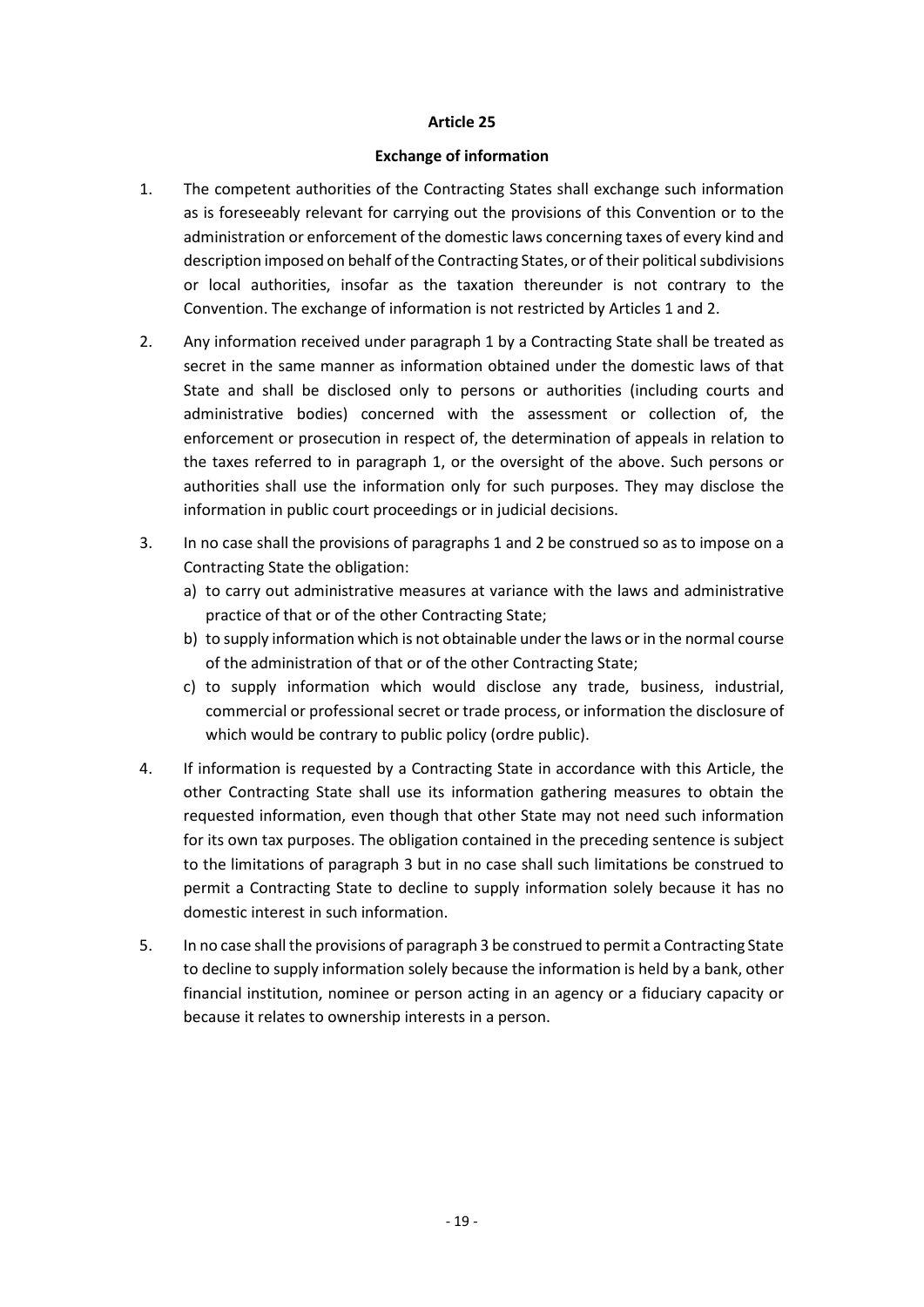### **Members of diplomatic missions and consular posts**

Nothing in this Convention shall affect the fiscal privileges of members of diplomatic missions or consular posts under the general rules of international law or under the provisions of special agreements.

## **[Replaced by paragraph 1 and paragraph 4 of Article 7 of the MLI]**

## **[Article 27**

### **Miscellaneous provisions**

It is understood for the purposes of the Convention that the competent authority of a Contracting State may, after consultation with the competent authority of the other Contracting State, deny the benefits of the Convention to any person, or with respect to any transaction, if the granting of those benefits would constitute an abuse of this Convention.]

*The following paragraph 1 of Article 7 of the MLI replaces Article 27 of this Convention :* ARTICLE 7 OF THE MLI – PREVENTION OF TREATY ABUSE

(Principal purposes test provision)

Notwithstanding any provisions of [*the Convention*], a benefit under [*the Convention*] shall not be granted in respect of an item of income or capital if it is reasonable to conclude, having regard to all relevant facts and circumstances, that obtaining that benefit was one of the principal purposes of any arrangement or transaction that resulted directly or indirectly in that benefit, unless it is established that granting that benefit in these circumstances would be in accordance with the object and purpose of the relevant provisions of [*the Convention*].

*The following paragraph 4 of Article 7 of the MLI applies to paragraph 1 of Article 7 of the MLI :*

Where a benefit under [*the Convention*] is denied to a person under [*paragraph 1 of Article 7 of the MLI*], the competent authority of the [*Contracting State*] that would otherwise have granted this benefit shall nevertheless treat that person as being entitled to this benefit, or to different benefits with respect to a specific item of income or capital, if such competent authority, upon request from that person and after consideration of the relevant facts and circumstances, determines that such benefits would have been granted to that person in the absence of the transaction or arrangement referred to in [*paragraph 1 of Article 7 of the MLI*]. The competent authority of the [*Contracting State*] to which a request has been made under this paragraph by a resident of the other [*Contracting State*] shall consult with the competent authority of that other [*Contracting State*] before rejecting the request.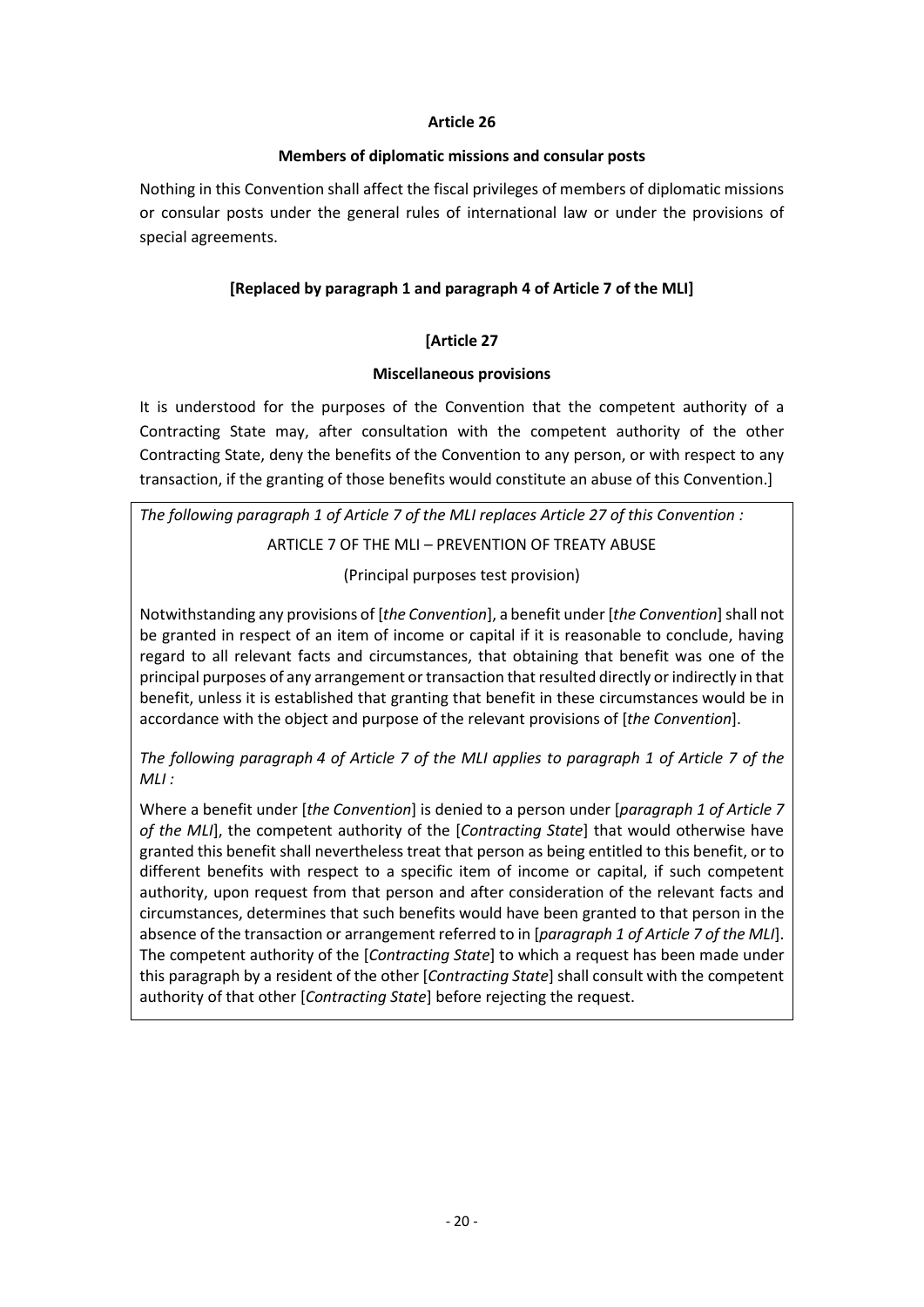#### **Entry into force**

- 1. Each of the Contracting States shall notify to the other, through the diplomatic channels, the completion of the procedures required by its domestic law for the bringing into force of this Convention. This Convention shall enterinto force on the date of the later of these notifications and its provisions shall have effect:
	- a) in respect of taxes withheld at source, to income paid or credited on or after 1st January in the calendar year next following that in which the Convention enters into force;
	- b) in respect of other taxes on income and taxes on capital, to income or capital in any taxable year beginning on or after 1st January in the calendar year next following that in which the Convention enters into force.
- 2. The Convention between the Government of the Grand Duchy of Luxembourg and the Government of the Czech and Slovak Federative Republic for the Avoidance of Double Taxation and the Prevention of Fiscal Evasion with respect to Taxes on Income and on Capital signed at Luxembourg on March 18, 1991, shall cease to be in force and in effect in relation between Luxembourg and the Czech Republic on the date of the entry into effect of this Convention.

## **Article 29**

## **Termination**

This Convention shall remain in force until terminated by a Contracting State. Either Contracting State may terminate the Convention, through the diplomatic channels, by giving notice of termination at least six months before the end of any calendar year following after the period of five years from the date on which the Convention enters into force. In such event, the Convention shall cease to have effect:

- a) in respect of taxes withheld at source, to income paid or credited on or after 1st January in the calendar year next following that in which the notice is given;
- b) in respect of other taxes on income and taxes on capital, to income or capital in any taxable year beginning on or after 1st January in the calendar year next following that in which the notice is given.

In witness whereof the undersigned, duly authorized thereto, have signed this Convention.

Done in duplicate at Brussels this 5th day of March 2013 in the English language.